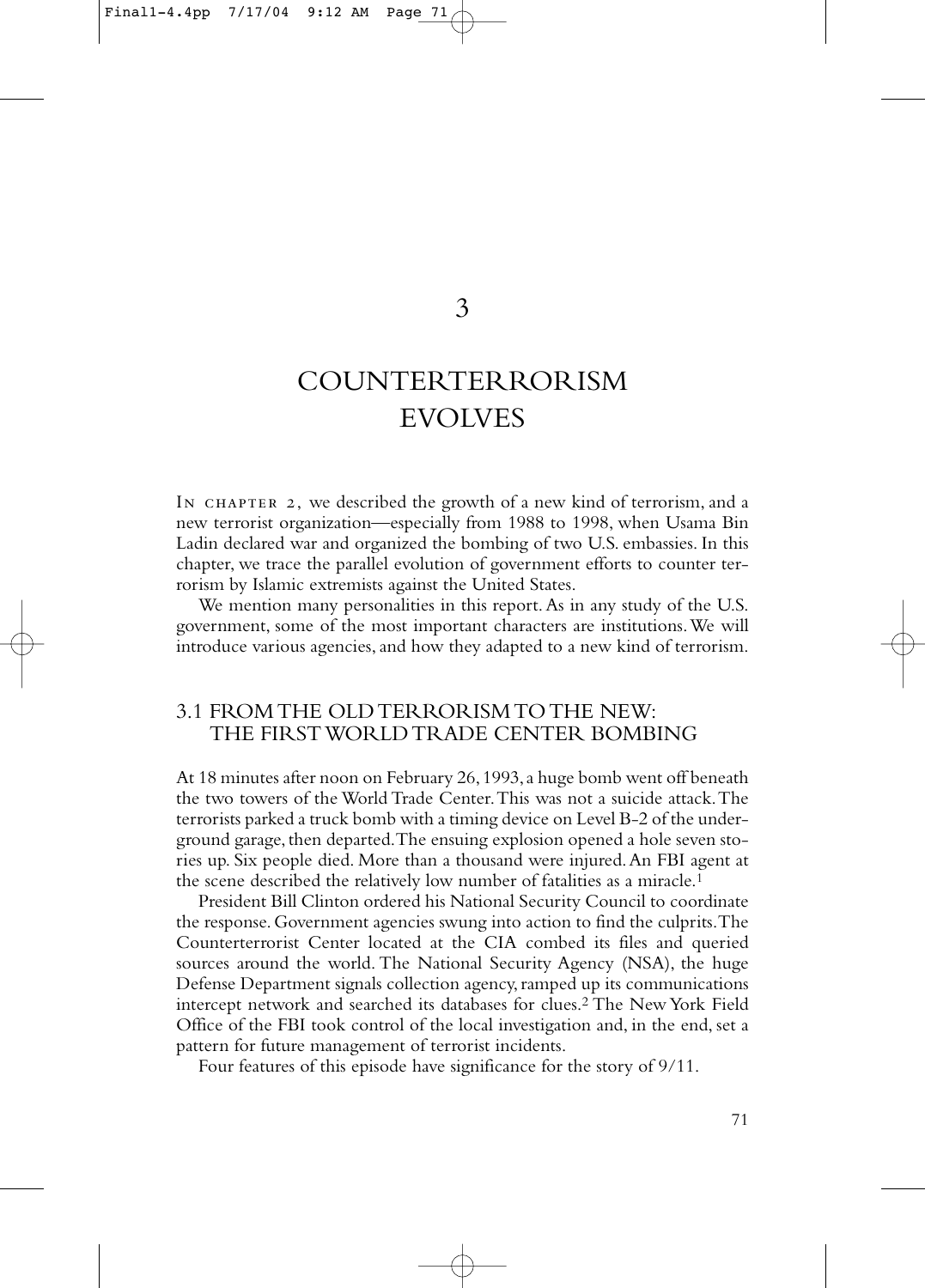First, the bombing signaled a new terrorist challenge, one whose rage and malice had no limit. Ramzi Yousef, the Sunni extremist who planted the bomb, said later that he had hoped to kill 250,000 people.<sup>3</sup>

Second, the FBI and the Justice Department did excellent work investigating the bombing.Within days, the FBI identified a truck remnant as part of a Ryder rental van reported stolen in Jersey City the day before the bombing.4

Mohammed Salameh, who had rented the truck and reported it stolen, kept calling the rental office to get back his \$400 deposit.The FBI arrested him there on March 4, 1993. In short order, the Bureau had several plotters in custody, including Nidal Ayyad, an engineer who had acquired chemicals for the bomb, and Mahmoud Abouhalima, who had helped mix the chemicals.5

The FBI identified another conspirator,Ahmad Ajaj,who had been arrested by immigration authorities at John F. Kennedy International Airport in September 1992 and charged with document fraud. His traveling companion was Ramzi Yousef, who had also entered with fraudulent documents but claimed political asylum and was admitted.It quickly became clear that Yousef had been a central player in the attack. He had fled to Pakistan immediately after the bombing and would remain at large for nearly two years.<sup>6</sup>

The arrests of Salameh, Abouhalima, and Ayyad led the FBI to the Farouq mosque in Brooklyn, where a central figure was Sheikh Omar Abdel Rahman, an extremist Sunni Muslim cleric who had moved to the United States from Egypt in 1990. In speeches and writings, the sightless Rahman, often called the "Blind Sheikh," preached the message of Sayyid Qutb's *Milestones*, characterizing the United States as the oppressor of Muslims worldwide and asserting that it was their religious duty to fight against God's enemies. An FBI informant learned of a plan to bomb major New York landmarks, including the Holland and Lincoln tunnels. Disrupting this "landmarks plot," the FBI in June 1993 arrested Rahman and various confederates.7

As a result of the investigations and arrests, the U.S. Attorney for the Southern District of New York prosecuted and convicted multiple individuals, including Ajaj, Salameh, Ayyad, Abouhalima, the Blind Sheikh, and Ramzi Yousef, for crimes related to the World Trade Center bombing and other plots.

An unfortunate consequence of this superb investigative and prosecutorial effort was that it created an impression that the law enforcement system was well-equipped to cope with terrorism. Neither President Clinton, his principal advisers, the Congress, nor the news media felt prompted, until later, to press the question of whether the procedures that put the Blind Sheikh and Ramzi Yousef behind bars would really protect Americans against the new virus of which these individuals were just the first symptoms.<sup>8</sup>

Third, the successful use of the legal system to address the first World Trade Center bombing had the side effect of obscuring the need to examine the character and extent of the new threat facing the United States.The trials did not bring the Bin Ladin network to the attention of the public and policymakers.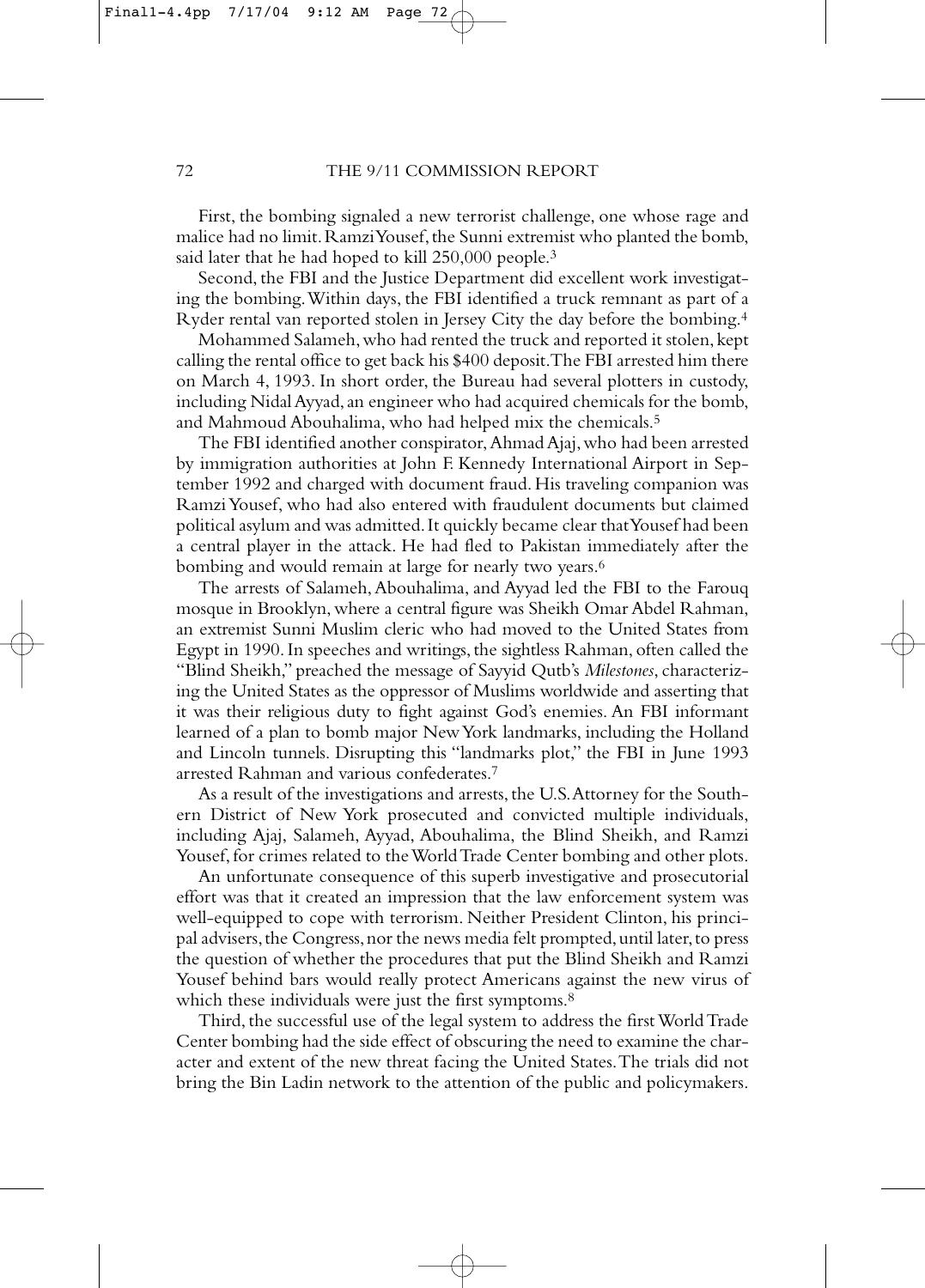The FBI assembled, and the U.S. Attorney's office put forward, some evidence showing that the men in the dock were not the only plotters. Materials taken from Ajaj indicated that the plot or plots were hatched at or near the Khaldan camp, a terrorist training camp on the Afghanistan-Pakistan border. Ajaj had left Texas in April 1992 to go there to learn how to construct bombs. He had met Ramzi Yousef in Pakistan, where they discussed bombing targets in the United States and assembled a "terrorist kit" that included bomb-making manuals, operations guidance, videotapes advocating terrorist action against the United States, and false identification documents.<sup>9</sup>

Yousef was captured in Pakistan following the discovery by police in the Philippines in January 1995 of the Manila air plot, which envisioned placing bombs on board a dozen trans-Pacific airliners and setting them off simultaneously.Khalid Sheikh Mohammed—Yousef's uncle,then located in Qatar—was a fellow plotter of Yousef's in the Manila air plot and had also wired him some money prior to the Trade Center bombing. The U.S. Attorney obtained an indictment against KSM in January 1996, but an official in the government of Qatar probably warned him about it. Khalid Sheikh Mohammed evaded capture (and stayed at large to play a central part in the 9/11 attacks).10

The law enforcement process is concerned with proving the guilt of persons apprehended and charged. Investigators and prosecutors could not present all the evidence of possible involvement of individuals other than those charged, although they continued to pursue such investigations, planning or hoping for later prosecutions. The process was meant, by its nature, to mark for the public the events as finished—case solved, justice done. It was not designed to ask if the events might be harbingers of worse to come. Nor did it allow for aggregating and analyzing facts to see if they could provide clues to terrorist tactics more generally—methods of entry and finance, and mode of operation inside the United States.

Fourth,although the bombing heightened awareness of a new terrorist danger, successful prosecutions contributed to widespread underestimation of the threat.The government's attorneys stressed the seriousness of the crimes, and put forward evidence of Yousef's technical ingenuity.Yet the public image that persisted was not of clever Yousef but of stupid Salameh going back again and again to reclaim his \$400 truck rental deposit.

# 3.2 ADAPTATION—AND NONADAPTATION—IN THE LAW ENFORCEMENT COMMUNITY

Legal processes were the primary method for responding to these early manifestations of a new type of terrorism.Our overview of U.S.capabilities for dealing with it thus begins with the nation's vast complex of law enforcement agencies.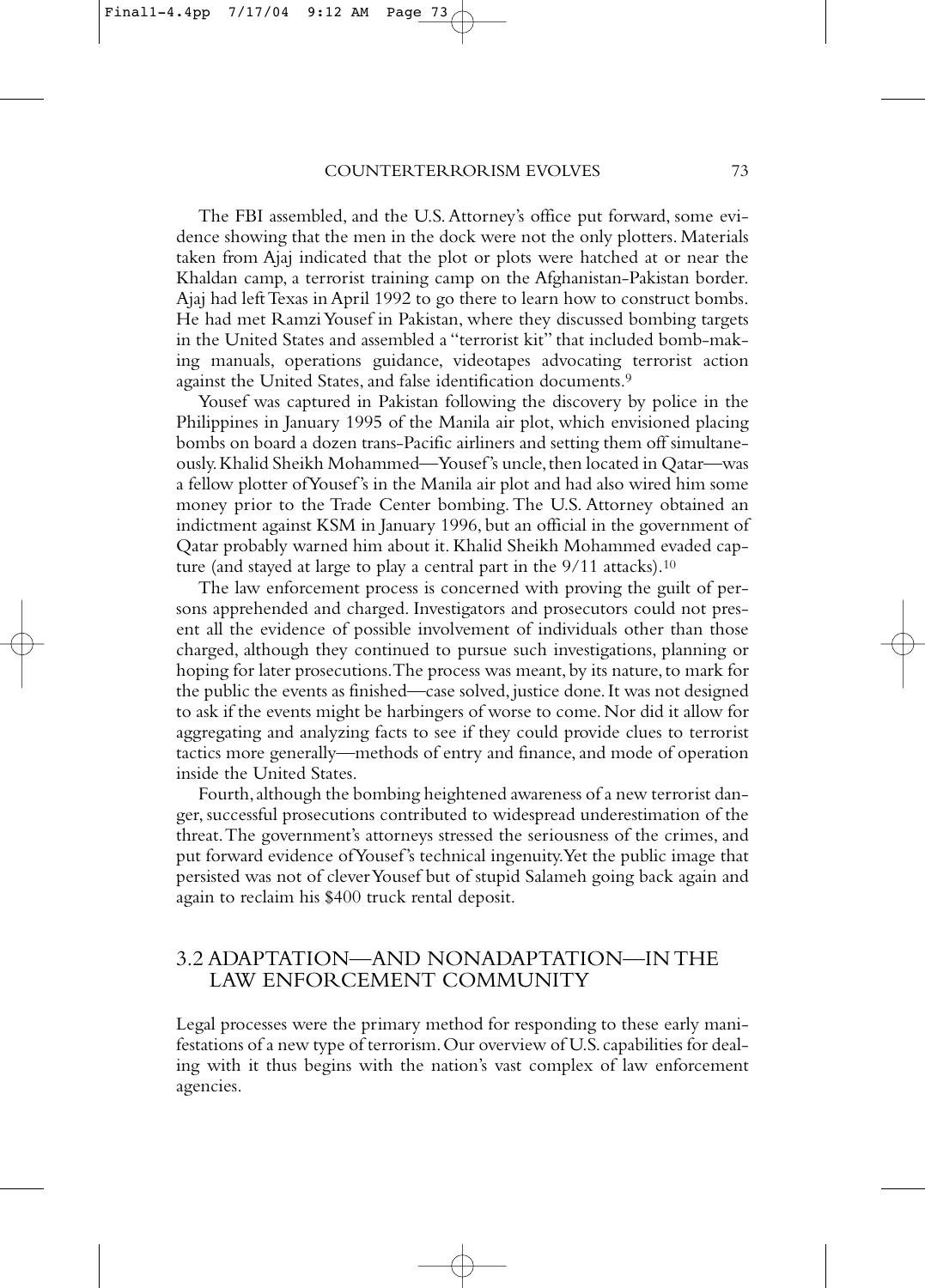#### **The Justice Department and the FBI**

At the federal level, much law enforcement activity is concentrated in the Department of Justice. For countering terrorism, the dominant agency under Justice is the Federal Bureau of Investigation.The FBI does not have a general grant of authority but instead works under specific statutory authorizations. Most of its work is done in local offices called field offices.There are 56 of them, each covering a specified geographic area, and each quite separate from all others. Prior to 9/11, the special agent in charge was in general free to set his or her office's priorities and assign personnel accordingly.11

The office's priorities were driven by two primary concerns. First, performance in the Bureau was generally measured against statistics such as numbers of arrests, indictments, prosecutions, and convictions. Counterterrorism and counterintelligence work, often involving lengthy intelligence investigations that might never have positive or quantifiable results, was not career-enhancing. Most agents who reached management ranks had little counterterrorism experience. Second, priorities were driven at the local level by the field offices, whose concerns centered on traditional crimes such as white-collar offenses and those pertaining to drugs and gangs. Individual field offices made choices to serve local priorities, not national priorities.12

The Bureau also operates under an "office of origin"system.To avoid duplication and possible conflicts, the FBI designates a single office to be in charge of an entire investigation. Because the New York Field Office indicted Bin Ladin prior to the East Africa bombings, it became the office of origin for all Bin Ladin cases,including the East Africa bombings and later the attack on the USS *Cole*.Most of the FBI's institutional knowledge on Bin Ladin and al Qaeda resided there.This office worked closely with the U.S.Attorney for the Southern District of New York to identify, arrest, prosecute, and convict many of the perpetrators of the attacks and plots.Field offices other than the specified office of origin were often reluctant to spend much energy on matters over which they had no control and for which they received no credit.13

The FBI's domestic intelligence gathering dates from the 1930s.With World War II looming,President Franklin D.Roosevelt ordered FBI Director J.Edgar Hoover to investigate foreign and foreign-inspired subversion—Communist, Nazi, and Japanese. Hoover added investigation of possible espionage, sabotage, or subversion to the duties of field offices. After the war, foreign intelligence duties were assigned to the newly established Central Intelligence Agency. Hoover jealously guarded the FBI's domestic portfolio against all rivals. Hoover felt he was accountable only to the president, and the FBI's domestic intelligence activities kept growing. In the 1960s, the FBI was receiving significant assistance within the United States from the CIA and from Army Intelligence.The legal basis for some of this assistance was dubious.

Decades of encouragement to perform as a domestic intelligence agency abruptly ended in the 1970s.Two years after Hoover's death in 1972, congres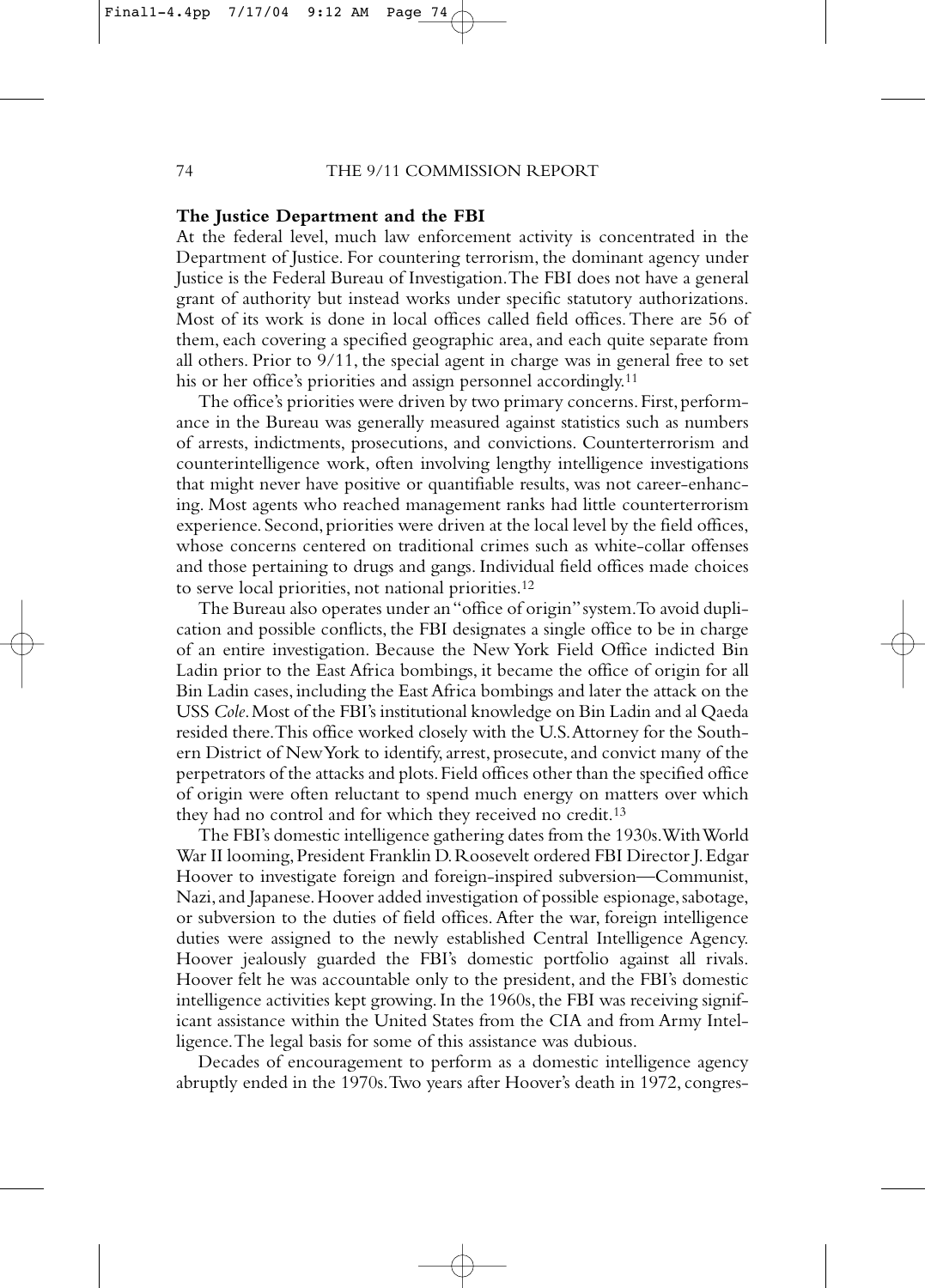sional and news media investigations of the Watergate scandals of the Nixon administration expanded into general investigations of foreign and domestic intelligence by the Church and Pike committees.14 They disclosed domestic intelligence efforts,which included a covert action program that operated from 1956 to 1971 against domestic organizations and, eventually, domestic dissidents.The FBI had spied on a wide range of political figures, especially individuals whom Hoover wanted to discredit (notably the Reverend Martin Luther King, Jr.), and had authorized unlawful wiretaps and surveillance.The shock registered in public opinion polls, where the percentage of Americans declaring a "highly favorable" view of the FBI dropped from 84 percent to 37 percent.The FBI's Domestic Intelligence Division was dissolved.15

In 1976,Attorney General Edward Levi adopted domestic security guidelines to regulate intelligence collection in the United States and to deflect calls for even stronger regulation. In 1983,Attorney General William French Smith revised the Levi guidelines to encourage closer investigation of potential terrorism. He also loosened the rules governing authorization for investigations and their duration. Still, his guidelines, like Levi's, took account of the reality that suspicion of "terrorism,"like suspicion of "subversion,"could lead to making individuals targets for investigation more because of their beliefs than because of their acts. Smith's guidelines also took account of the reality that potential terrorists were often members of extremist religious organizations and that investigation of terrorism could cross the line separating state and church.16

In 1986, Congress authorized the FBI to investigate terrorist attacks against Americans that occur outside the United States. Three years later, it added authority for the FBI to make arrests abroad without consent from the host country. Meanwhile, a task force headed by Vice President George H.W. Bush had endorsed a concept already urged by Director of Central Intelligence William Casey—a Counterterrorist Center, where the FBI, the CIA, and other organizations could work together on international terrorism.While it was distinctly a CIA entity, the FBI detailed officials to work at the Center and obtained leads that helped in the capture of persons wanted for trial in the United States.

The strengths that the FBI brought to counterterrorism were nowhere more brilliantly on display than in the case of Pan American Flight 103, bound from London to New York, which blew up over Lockerbie, Scotland, in December 1988, killing 270 people. Initial evidence pointed to the government of Syria and, later, Iran.The Counterterrorist Center reserved judgment on the perpetrators of the attack. Meanwhile, FBI technicians, working with U.K. security services, gathered and analyzed the widely scattered fragments of the airliner. In 1991, with the help of the Counterterrorist Center, they identified one small fragment as part of a timing device—to the technicians, as distinctive as DNA. It was a Libyan device.Together with other evidence, the FBI put together a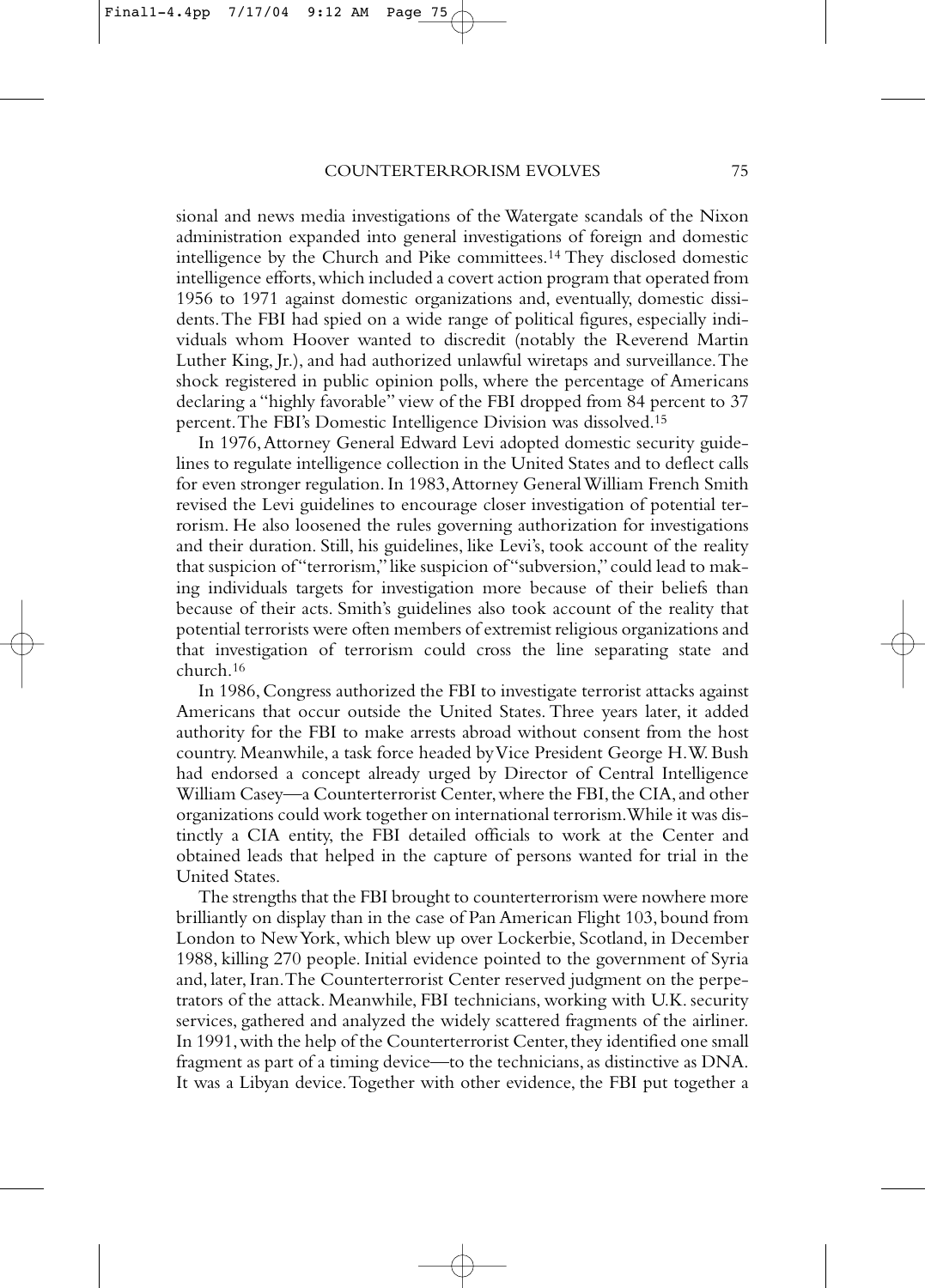case pointing conclusively to the Libyan government. Eventually Libya acknowledged its responsibility.17 Pan Am 103 became a cautionary tale against rushing to judgment in attributing responsibility for a terrorist act. It also showed again how—given a case to solve—the FBI remained capable of extraordinary investigative success.

#### **FBI Organization and Priorities**

In 1993, President Clinton chose Louis Freeh as the Director of the Bureau. Freeh, who would remain Director until June 2001, believed that the FBI's work should be done primarily by the field offices.To emphasize this view he cut headquarters staff and decentralized operations.The special agents in charge gained power, influence, and independence.18

Freeh recognized terrorism as a major threat. He increased the number of legal attaché offices abroad, focusing in particular on the Middle East. He also urged agents not to wait for terrorist acts to occur before taking action. In his first budget request to Congress after the 1993 World Trade Center bombing, he stated that "merely solving this type of crime is not enough; it is equally important that the FBI thwart terrorism before such acts can be perpetrated." Within headquarters, he created a Counterterrorism Division that would complement the Counterterrorist Center at the CIA and arranged for exchanges of senior FBI and CIA counterterrorism officials. He pressed for more cooperation between legal attachés and CIA stations abroad.19

Freeh's efforts did not, however, translate into a significant shift of resources to counterterrorism. FBI, Justice, and Office of Management and Budget officials said that FBI leadership seemed unwilling to shift resources to terrorism from other areas such as violent crime and drug enforcement; other FBI officials blamed Congress and the OMB for a lack of political will and failure to understand the FBI's counterterrorism resource needs. In addition, Freeh did not impose his views on the field offices.With a few notable exceptions, the field offices did not apply significant resources to terrorism and often reprogrammed funds for other priorities.20

In 1998, the FBI issued a five-year strategic plan led by its deputy director, Robert "Bear" Bryant. For the first time, the FBI designated national and economic security,including counterterrorism,as its top priority.Dale Watson,who would later become the head of the new Counterterrorism Division, said that after the East Africa bombings,"the light came on" that cultural change had to occur within the FBI.The plan mandated a stronger intelligence collection effort. It called for a nationwide automated system to facilitate information collection, analysis,and dissemination.It envisioned the creation of a professional intelligence cadre of experienced and trained agents and analysts.If successfully implemented, this would have been a major step toward addressing terrorism systematically, rather than as individual unrelated cases. But the plan did not succeed.21

First, the plan did not obtain the necessary human resources. Despite des-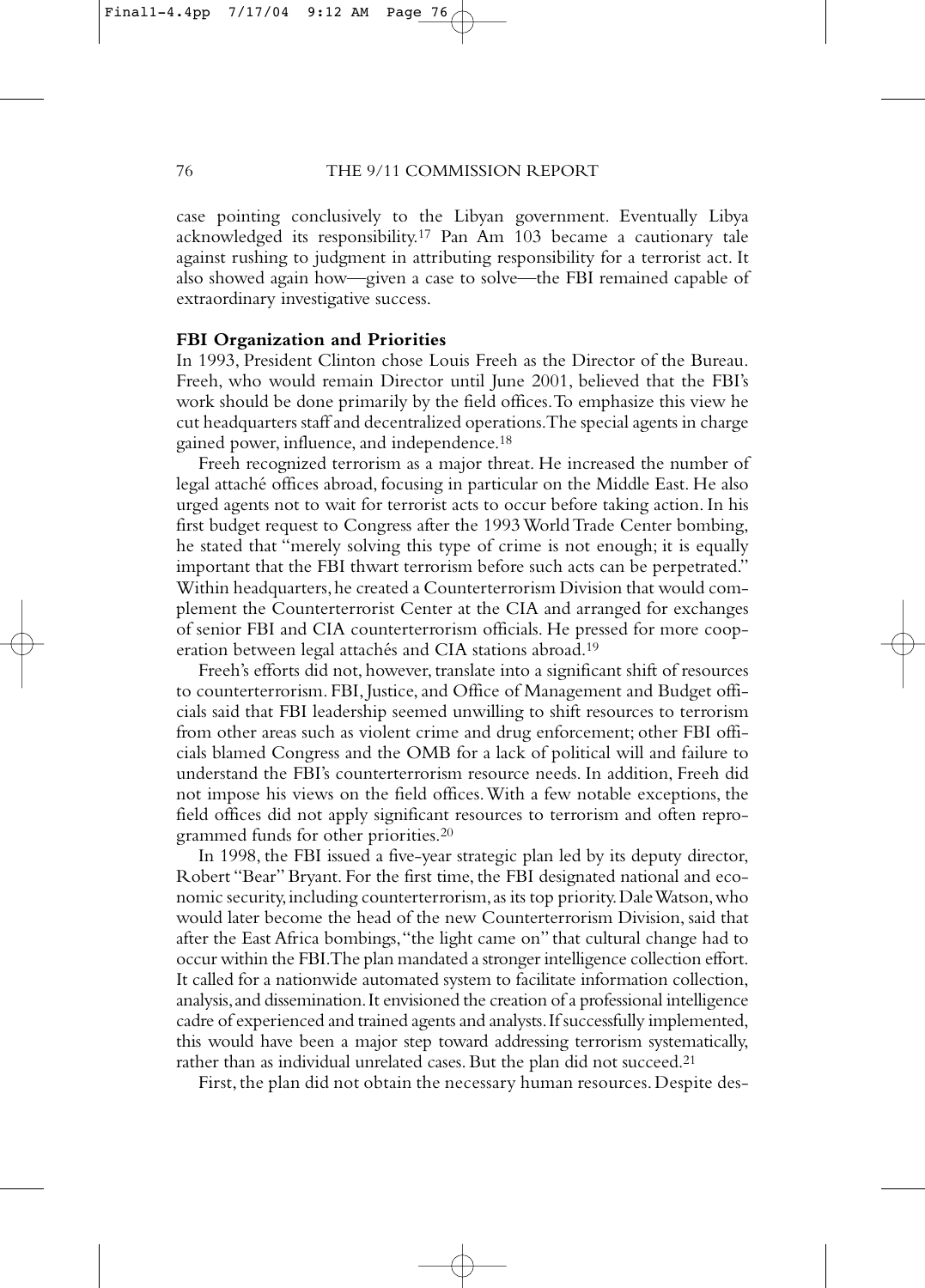ignating "national and economic security" as its top priority in 1998, the FBI did not shift human resources accordingly.Although the FBI's counterterrorism budget tripled during the mid-1990s, FBI counterterrorism spending remained fairly constant between fiscal years 1998 and 2001. In 2000, there were still twice as many agents devoted to drug enforcement as to counterterrorism.22

Second, the new division intended to strengthen the FBI's strategic analysis capability faltered.It received insufficient resources and faced resistance from senior managers in the FBI's operational divisions.The new division was supposed to identify trends in terrorist activity, determine what the FBI did not know,and ultimately drive collection efforts.However,the FBI had little appreciation for the role of analysis.Analysts continued to be used primarily in a tactical fashion—providing support for existing cases.Compounding the problem was the FBI's tradition of hiring analysts from within instead of recruiting individuals with the relevant educational background and expertise.23

Moreover, analysts had difficulty getting access to the FBI and intelligence community information they were expected to analyze.The poor state of the FBI's information systems meant that such access depended in large part on an analyst's personal relationships with individuals in the operational units or squads where the information resided. For all of these reasons, prior to 9/11 relatively few strategic analytic reports about counterterrorism had been completed. Indeed, the FBI had never completed an assessment of the overall terrorist threat to the U.S. homeland.24

Third, the FBI did not have an effective intelligence collection effort. Collection of intelligence from human sources was limited, and agents were inadequately trained. Only three days of a 16-week agents' course were devoted to counterintelligence and counterterrorism, and most subsequent training was received on the job.The FBI did not have an adequate mechanism for validating source reporting, nor did it have a system for adequately tracking and sharing source reporting, either internally or externally.The FBI did not dedicate sufficient resources to the surveillance and translation needs of counterterrorism agents. It lacked sufficient translators proficient in Arabic and other key languages, resulting in a significant backlog of untranslated intercepts.25

Finally, the FBI's information systems were woefully inadequate. The FBI lacked the ability to know what it knew: there was no effective mechanism for capturing or sharing its institutional knowledge.FBI agents did create records of interviews and other investigative efforts, but there were no reports officers to condense the information into meaningful intelligence that could be retrieved and disseminated.26

In 1999, the FBI created separate Counterterrorism and Counterintelligence divisions. Dale Watson, the first head of the new Counterterrorism Division, recognized the urgent need to increase the FBI's counterterrorism capability. His plan, called MAXCAP 05, was unveiled in 2000: it set the goal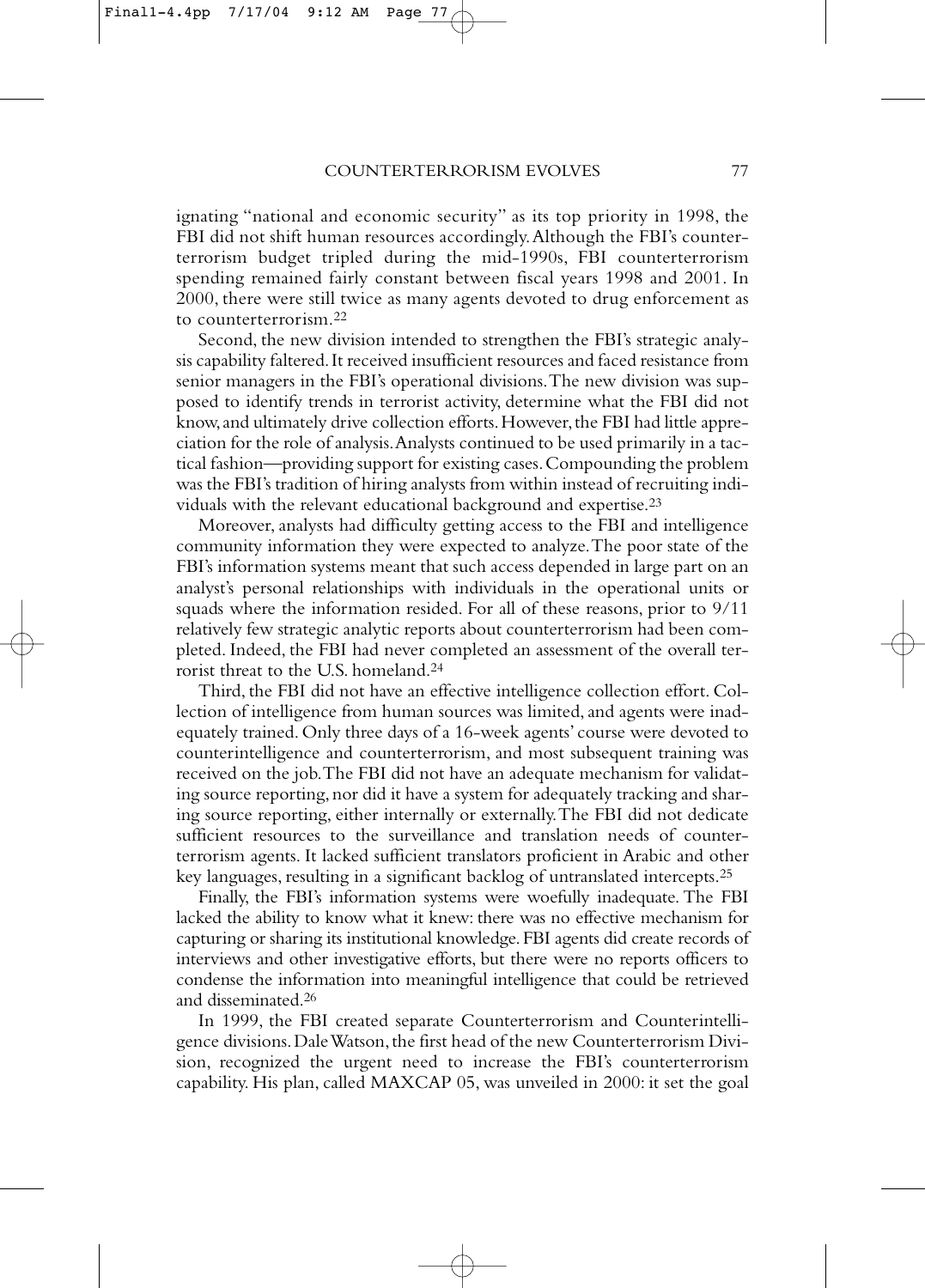of bringing the Bureau to its "maximum feasible capacity" in counterterrorism by 2005. Field executives told Watson that they did not have the analysts, linguists,or technically trained experts to carry out the strategy.In a report provided to Director Robert Mueller in September 2001, one year after Watson presented his plan to field executives,almost every FBI field office was assessed to be operating below "maximum capacity."The report stated that "the goal to 'prevent terrorism' requires a dramatic shift in emphasis from a reactive capability to highly functioning intelligence capability which provides not only leads and operational support, but clear strategic analysis and direction."27

### **Legal Constraints on the FBI and "the Wall"**

The FBI had different tools for law enforcement and intelligence.<sup>28</sup> For criminal matters, it could apply for and use traditional criminal warrants. For intelligence matters involving international terrorism, however, the rules were different. For many years the attorney general could authorize surveillance of foreign powers and agents of foreign powers without any court review, but in 1978 Congress passed the Foreign Intelligence Surveillance Act.29This law regulated intelligence collection directed at foreign powers and agents of foreign powers in the United States.In addition to requiring court review of proposed surveillance (and later, physical searches), the 1978 act was interpreted by the courts to require that a search be approved only if its "primary purpose" was to obtain foreign intelligence information. In other words, the authorities of the FISA law could not be used to circumvent traditional criminal warrant requirements.The Justice Department interpreted these rulings as saying that criminal prosecutors could be briefed on FISA information but could not direct or control its collection.30

Throughout the 1980s and early 1990s, Justice prosecutors had informal arrangements for obtaining information gathered in the FISA process, the understanding being that they would not improperly exploit that process for their criminal cases. Whether the FBI shared with prosecutors information pertinent to possible criminal investigations was left solely to the judgment of the FBI.31

But the prosecution of Aldrich Ames for espionage in 1994 revived concerns about the prosecutors'role in intelligence investigations.The Department of Justice's Office of Intelligence Policy and Review (OIPR) is responsible for reviewing and presenting all FISA applications to the FISA Court. It worried that because of the numerous prior consultations between FBI agents and prosecutors, the judge might rule that the FISA warrants had been misused. If that had happened, Ames might have escaped conviction. Richard Scruggs, the acting head of OIPR, complained to Attorney General Janet Reno about the lack of information-sharing controls. On his own, he began imposing informationsharing procedures for FISA material.The Office of Intelligence Policy and Review became the gatekeeper for the flow of FISA information to criminal prosecutors.32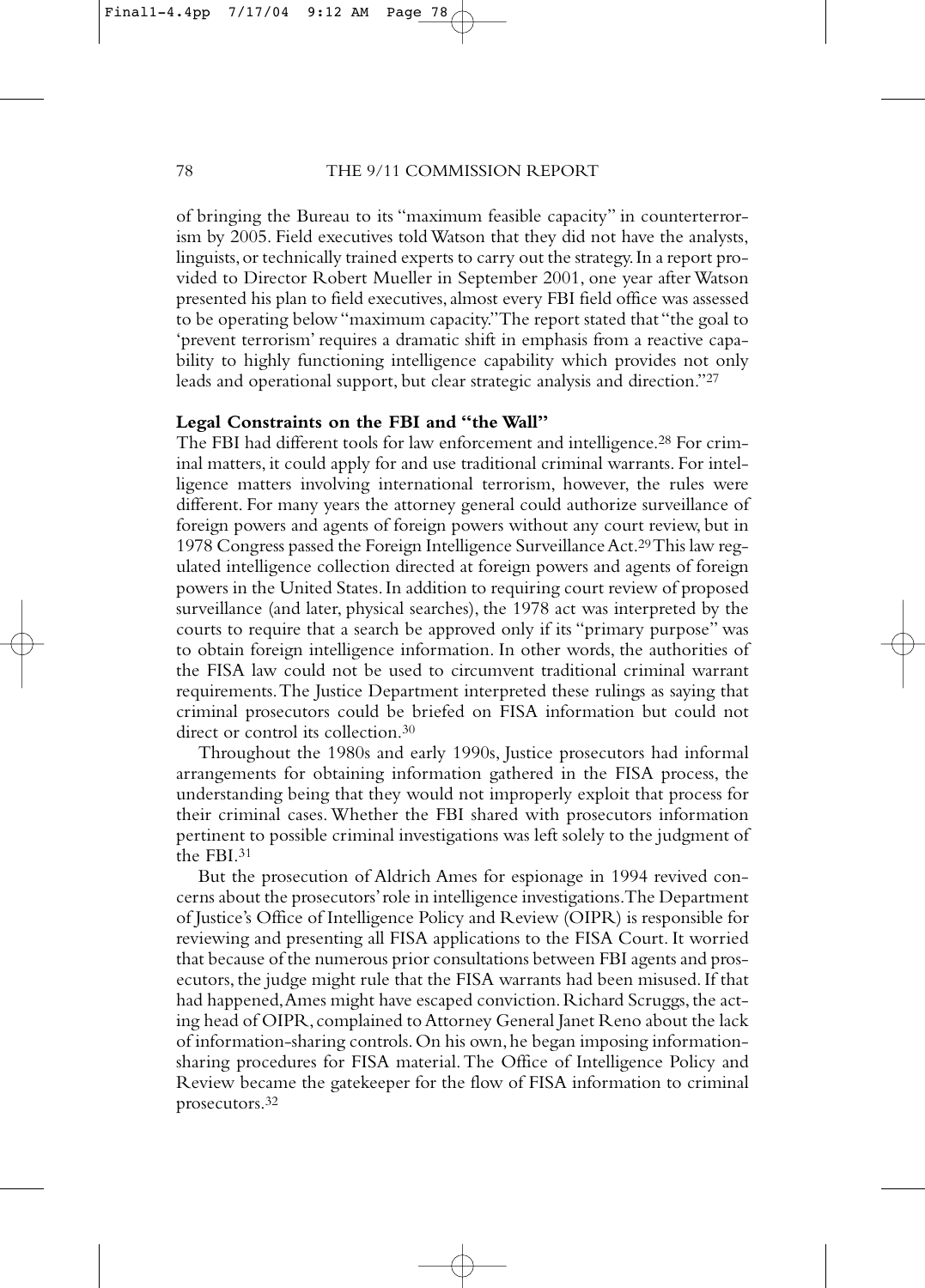In July 1995, Attorney General Reno issued formal procedures aimed at managing information sharing between Justice Department prosecutors and the FBI.They were developed in a working group led by the Justice Department's Executive Office of National Security, overseen by Deputy Attorney General Jamie Gorelick.33 These procedures—while requiring the sharing of intelligence information with prosecutors—regulated the manner in which such information could be shared from the intelligence side of the house to the criminal side.

These procedures were almost immediately misunderstood and misapplied. As a result, there was far less information sharing and coordination between the FBI and the Criminal Division in practice than was allowed under the department's procedures. Over time the procedures came to be referred to as "the wall." The term "the wall" is misleading, however, because several factors led to a series of barriers to information sharing that developed.34

The Office of Intelligence Policy and Review became the sole gatekeeper for passing information to the Criminal Division.Though Attorney General Reno's procedures did not include such a provision, the Office assumed the role anyway, arguing that its position reflected the concerns of Judge Royce Lamberth, then chief judge of the Foreign Intelligence Surveillance Court. The Office threatened that if it could not regulate the flow of information to criminal prosecutors, it would no longer present the FBI's warrant requests to the FISA Court.The information flow withered.35

The 1995 procedures dealt only with sharing between agents and criminal prosecutors, not between two kinds of FBI agents, those working on intelligence matters and those working on criminal matters. But pressure from the Office of Intelligence Policy Review,FBI leadership,and the FISA Court built barriers between agents—even agents serving on the same squads.FBI Deputy Director Bryant reinforced the Office's caution by informing agents that too much information sharing could be a career stopper.Agents in the field began to believe—incorrectly—that no FISA information could be shared with agents working on criminal investigations.36

This perception evolved into the still more exaggerated belief that the FBI could not share *any* intelligence information with criminal investigators, even if no FISA procedures had been used. Thus, relevant information from the National Security Agency and the CIA often failed to make its way to criminal investigators. Separate reviews in 1999, 2000, and 2001 concluded independently that information sharing was not occurring, and that the intent of the 1995 procedures was ignored routinely.37 We will describe some of the unfortunate consequences of these accumulated institutional beliefs and practices in chapter 8.

There were other legal limitations.Both prosecutors and FBI agents argued that they were barred by court rules from sharing grand jury information, even though the prohibition applied only to that small fraction that had been presented to a grand jury, and even that prohibition had exceptions. But as inter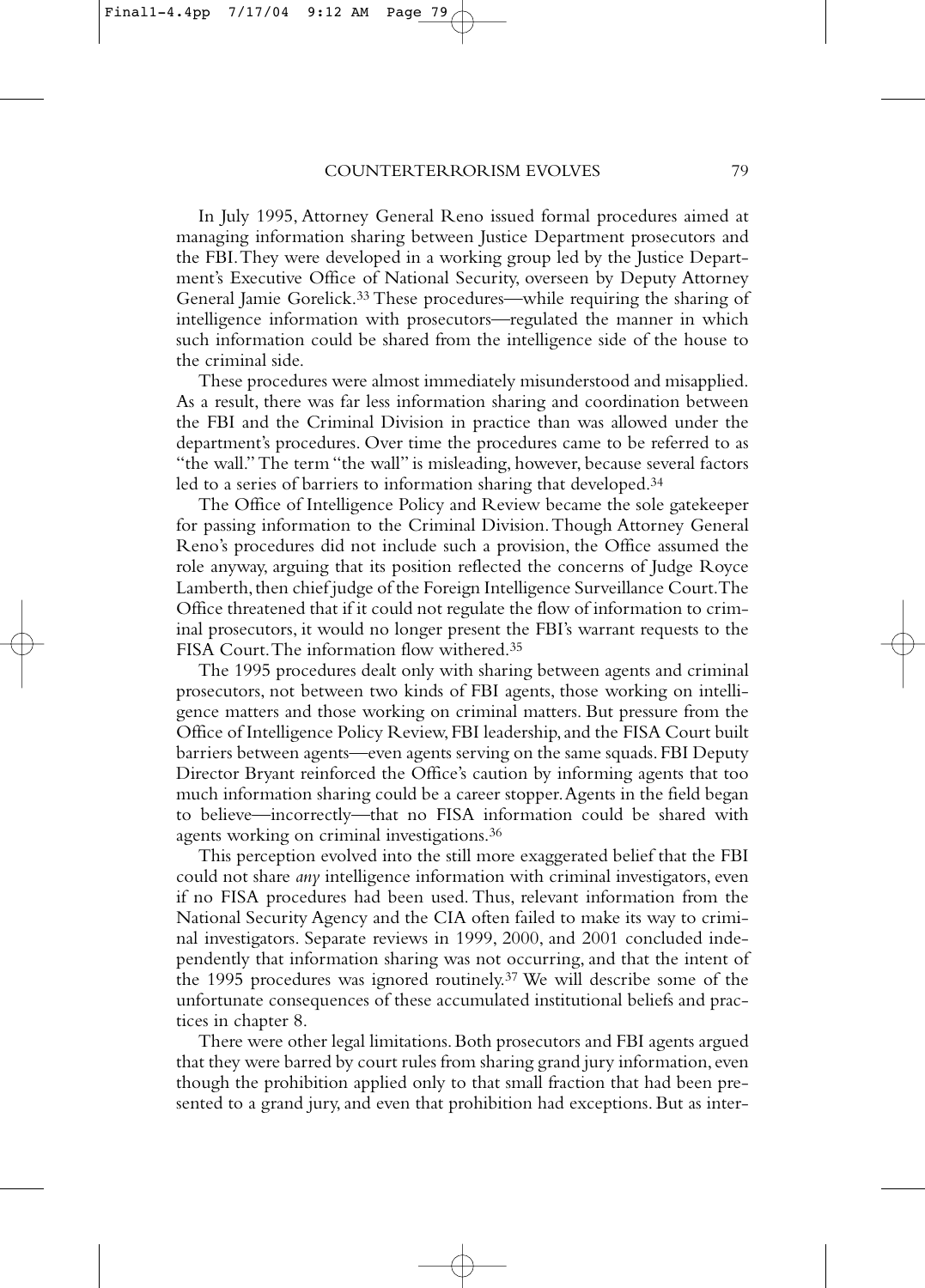preted by FBI field offices, this prohibition could conceivably apply to much of the information unearthed in an investigation.There were also restrictions, arising from executive order, on the commingling of domestic information with foreign intelligence. Finally the NSA began putting caveats on its Bin Ladin–related reports that required prior approval before sharing their contents with criminal investigators and prosecutors. These developments further blocked the arteries of information sharing.38

## **Other Law Enforcement Agencies**

The Justice Department is much more than the FBI. It also has a U.S. Marshals Service, almost 4,000 strong on 9/11 and especially expert in tracking fugitives, with much local police knowledge. The department's Drug Enforcement Administration had, as of 2001, more than 4,500 agents.<sup>39</sup> There were a number of occasions when DEA agents were able to introduce sources to the FBI or CIA for counterterrorism use.

The Immigration and Naturalization Service (INS), with its 9,000 Border Patrol agents, 4,500 inspectors, and 2,000 immigration special agents, had perhaps the greatest potential to develop an expanded role in counterterrorism. However, the INS was focused on the formidable challenges posed by illegal entry over the southwest border, criminal aliens, and a growing backlog in the applications for naturalizing immigrants.The White House,the Justice Department, and above all the Congress reinforced these concerns. In addition, when Doris Meissner became INS Commissioner in 1993, she found an agency seriously hampered by outdated technology and insufficient human resources.Border Patrol agents were still using manual typewriters;inspectors at ports of entry were using a paper watchlist; the asylum and other benefits systems did not effectively deter fraudulent applicants.40

Commissioner Meissner responded in 1993 to the World Trade Center bombing by providing seed money to the State Department's Consular Affairs Bureau to automate its terrorist watchlist, used by consular officers and border inspectors.The INS assigned an individual in a new "lookout" unit to work with the State Department in watchlisting suspected terrorists and with the intelligence community and the FBI in determining how to deal with them when they appeared at ports of entry.By 1998,97 suspected terrorists had been denied admission at U.S. ports of entry because of the watchlist.<sup>41</sup>

How to conduct deportation cases against aliens who were suspected terrorists caused significant debate.The INS had immigration law expertise and authority to bring the cases, but the FBI possessed the classified information sometimes needed as evidence, and information-sharing conflicts resulted. New laws in 1996 authorized the use of classified evidence in removal hearings, but the INS removed only a handful of the aliens with links to terrorist activity (none identified as associated with al Qaeda) using classified evidence.<sup>42</sup>

Midlevel INS employees proposed comprehensive counterterrorism pro-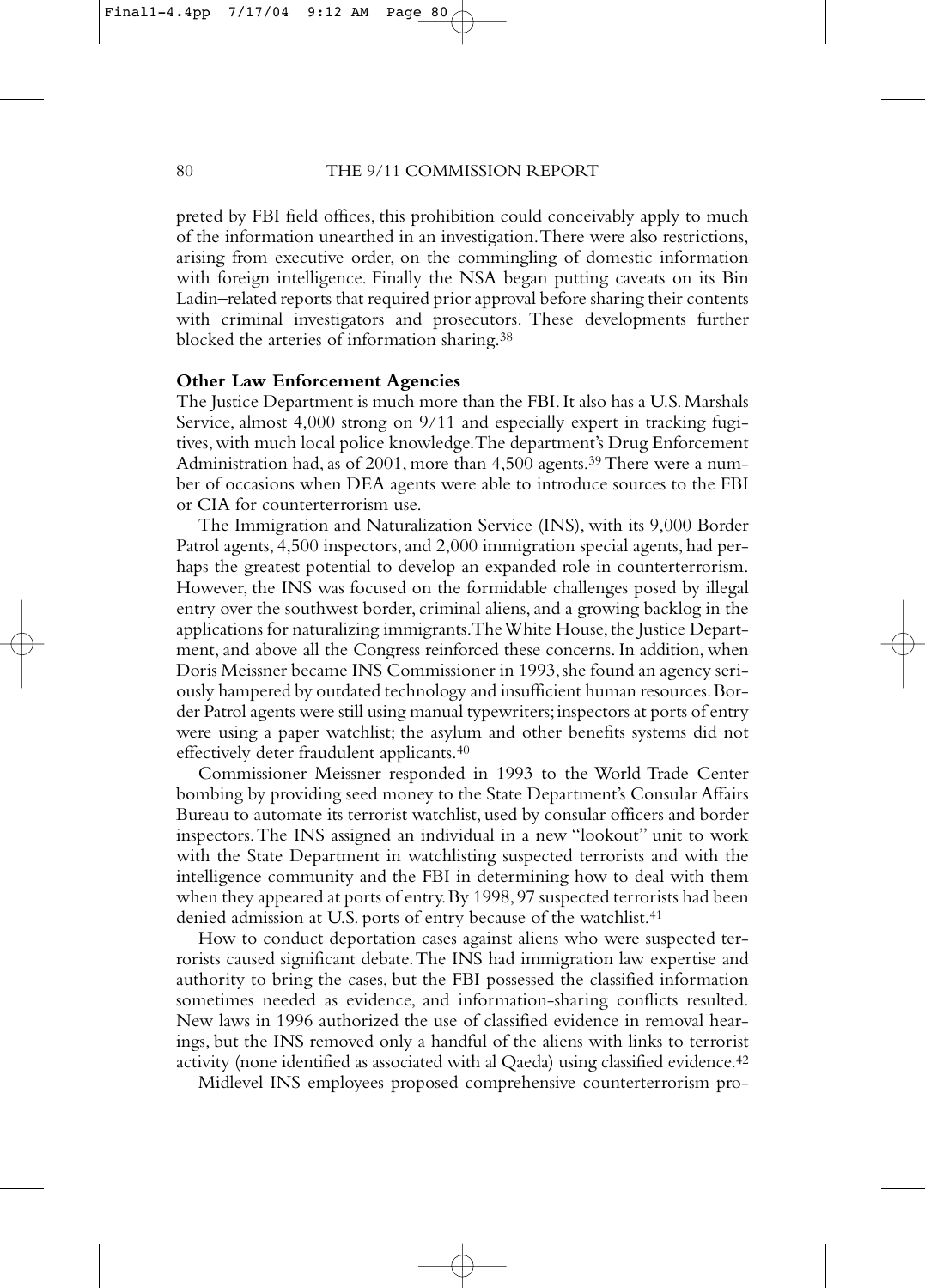posals to management in 1986, 1995, and 1997. No action was taken on them. In 1997, a National Security Unit was set up to handle alerts, track potential terrorist cases for possible immigration enforcement action,and work with the rest of the Justice Department. It focused on the FBI's priorities of Hezbollah and Hamas, and began to examine how immigration laws could be brought to bear on terrorism. For instance, it sought unsuccessfully to require that CIA security checks be completed before naturalization applications were approved.43 Policy questions, such as whether resident alien status should be revoked upon the person's conviction of a terrorist crime, were not addressed.

Congress, with the support of the Clinton administration, doubled the number of Border Patrol agents required along the border with Mexico to one agent every quarter mile by 1999. It rejected efforts to bring additional resources to bear in the north.The border with Canada had one agent for every 13.25 miles.Despite examples of terrorists entering from Canada,awareness of terrorist activity in Canada and its more lenient immigration laws, and an inspector general's report recommending that the Border Patrol develop a northern border strategy, the only positive step was that the number of Border Patrol agents was not cut any further.<sup>44</sup>

Inspectors at the ports of entry were not asked to focus on terrorists.Inspectors told us they were not even aware that when they checked the names of incoming passengers against the automated watchlist, they were checking in part for terrorists. In general, border inspectors also did not have the information they needed to make fact-based determinations of admissibility.The INS initiated but failed to bring to completion two efforts that would have provided inspectors with information relevant to counterterrorism—a proposed system to track foreign student visa compliance and a program to establish a way of tracking travelers' entry to and exit from the United States.45

In 1996, a new law enabled the INS to enter into agreements with state and local law enforcement agencies through which the INS provided training and the local agencies exercised immigration enforcement authority. Terrorist watchlists were not available to them. Mayors in cities with large immigrant populations sometimes imposed limits on city employee cooperation with federal immigration agents.A large population lives outside the legal framework. Fraudulent documents could be easily obtained. Congress kept the number of INS agents static in the face of the overwhelming problem.46

The chief vehicle for INS and for state and local participation in law enforcement was the Joint Terrorism Task Force (JTTF), first tried out in New York City in 1980 in response to a spate of incidents involving domestic terrorist organizations.This task force was managed by the New York Field Office of the FBI,and its existence provided an opportunity to exchange information and, as happened after the first World Trade Center bombing, to enlist local officers, as well as other agency representatives, as partners in the FBI investigation.The FBI expanded the number of JTTFs throughout the 1990s, and by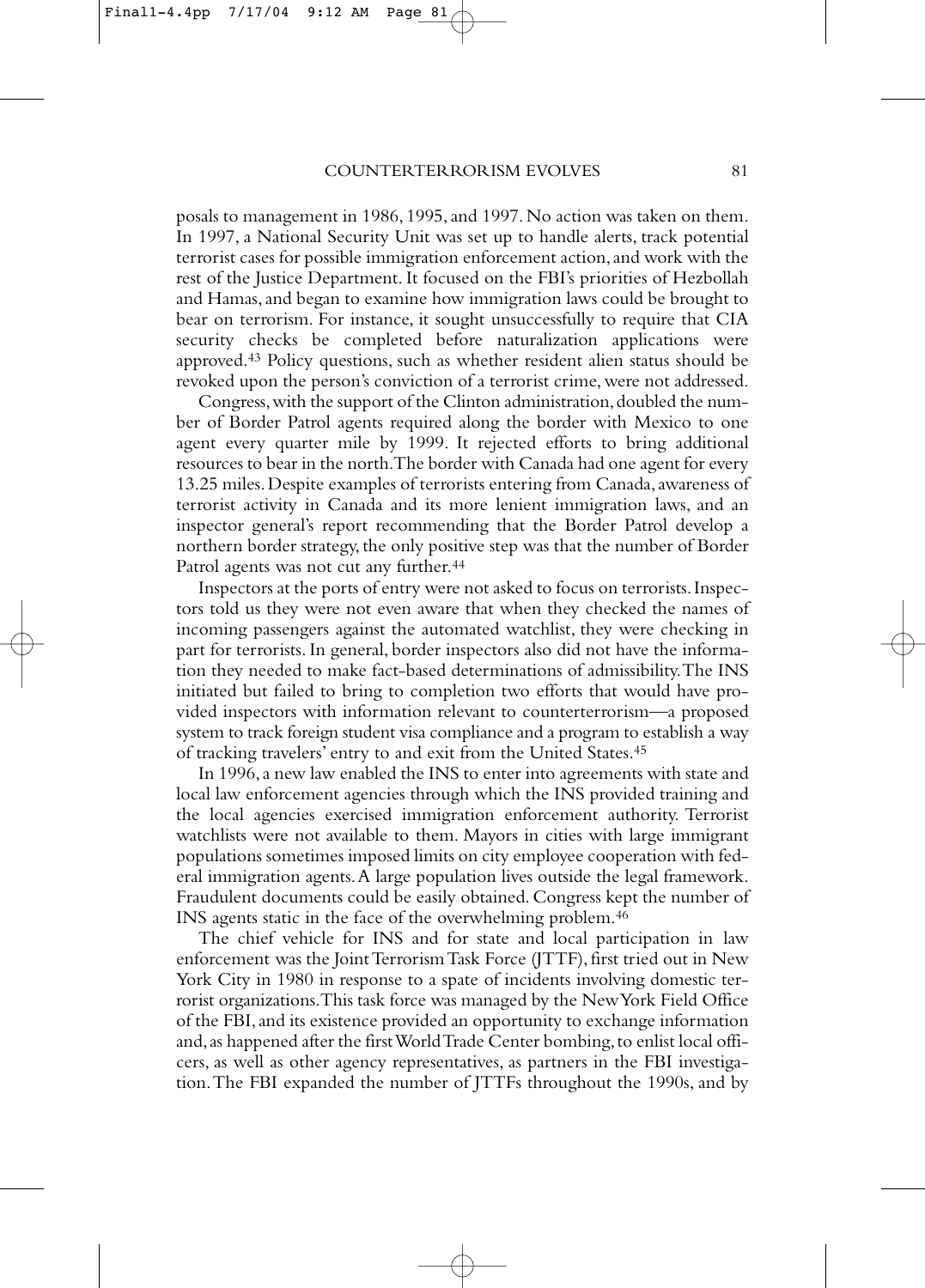9/11 there were 34.While useful, the JTTFs had limitations.They set priorities in accordance with regional and field office concerns, and most were not fully staffed. Many state and local entities believed they had little to gain from having a full-time representative on a JTTF.<sup>47</sup>

Other federal law enforcement resources, also not seriously enlisted for counterterrorism, were to be found in the Treasury Department.

Treasury housed the Secret Service, the Customs Service, and the Bureau of Alcohol,Tobacco, and Firearms. Given the Secret Service's mission to protect the president and other high officials, its agents did become involved with those of the FBI whenever terrorist assassination plots were rumored.

The Customs Service deployed agents at all points of entry into the United States. Its agents worked alongside INS agents, and the two groups sometimes cooperated. In the winter of 1999–2000, as will be detailed in chapter 6, questioning by an especially alert Customs inspector led to the arrest of an al Qaeda terrorist whose apparent mission was to bomb Los Angeles International Airport.

The Bureau of Alcohol,Tobacco, and Firearms was used on occasion by the FBI as a resource.The ATF's laboratories and analysis were critical to the investigation of the February 1993 bombing of the World Trade Center and the April 1995 bombing of the Alfred P. Murrah Federal Building in Oklahoma City.48

Before  $9/11$ , with the exception of one portion of the FBI, very little of the sprawling U.S. law enforcement community was engaged in countering terrorism. Moreover, law enforcement could be effective only after specific individuals were identified, a plot had formed, or an attack had already occurred. Responsible individuals had to be located, apprehended, and transported back to a U.S. court for prosecution.As FBI agents emphasized to us, the FBI and the Justice Department do not have cruise missiles.They declare war by indicting someone.They took on the lead role in addressing terrorism because they were asked to do so.49

## 3.3 . . .AND IN THE FEDERAL AVIATION ADMINISTRATION

The Federal Aviation Administration (FAA) within the Department of Transportation had been vested by Congress with the sometimes conflicting mandate of regulating the safety and security of U.S. civil aviation while also promoting the civil aviation industry.The FAA had a security mission to protect the users of commercial air transportation against terrorism and other criminal acts. In the years before 9/11, the FAA perceived sabotage as a greater threat to aviation than hijacking. First, no domestic hijacking had occurred in a decade. Second, the commercial aviation system was perceived as more vulnerable to explosives than to weapons such as firearms. Finally, explosives were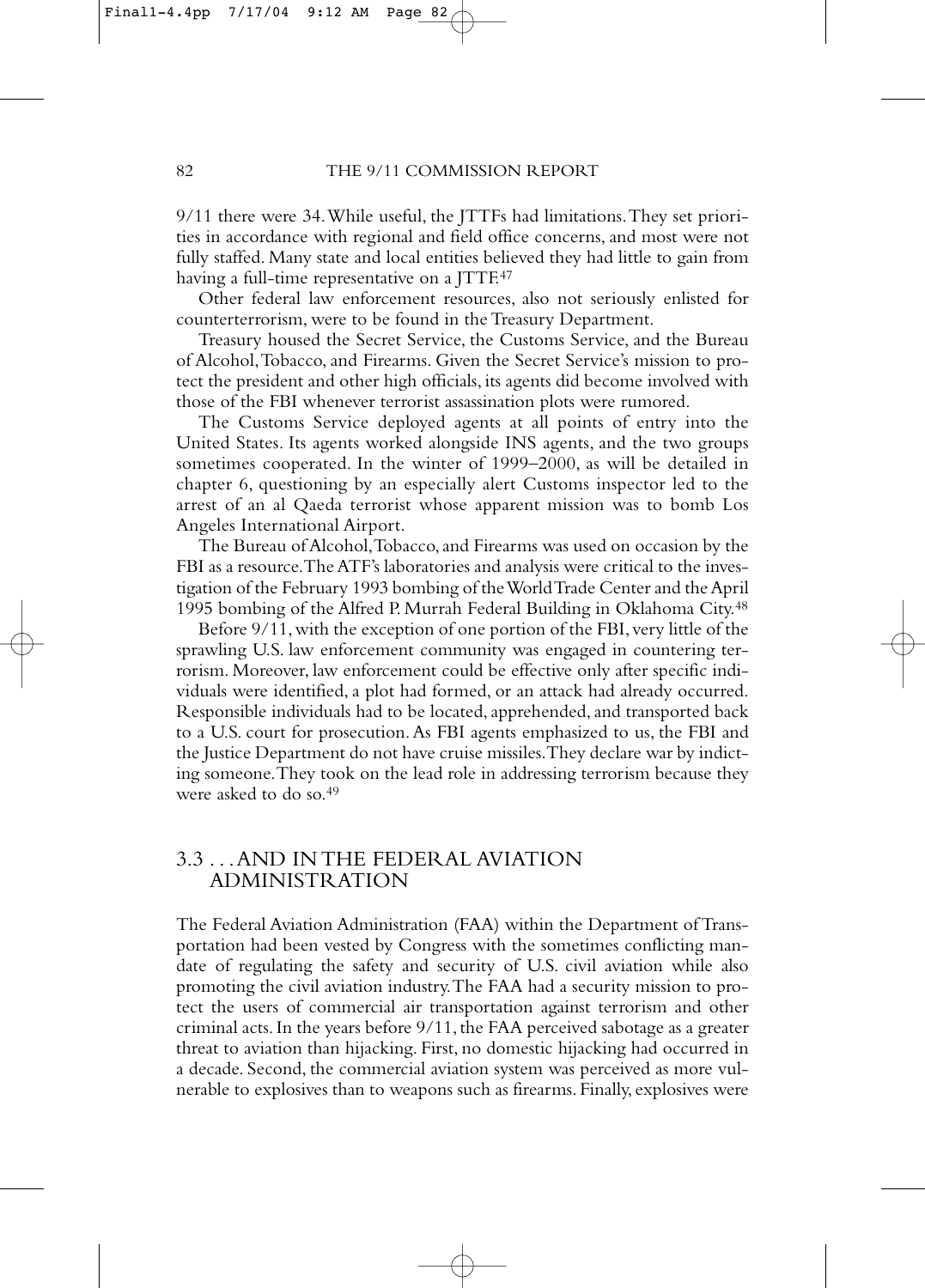perceived as deadlier than hijacking and therefore of greater consequence. In 1996,a presidential commission on aviation safety and security chaired by Vice President Al Gore reinforced the prevailing concern about sabotage and explosives on aircraft.The Gore Commission also flagged, as a new danger, the possibility of attack by surface-to-air missiles. Its 1997 final report did not discuss the possibility of suicide hijackings.50

The FAA set and enforced aviation security rules, which airlines and airports were required to implement.The rules were supposed to produce a "layered" system of defense. This meant that the failure of any one layer of security would not be fatal, because additional layers would provide backup security. But each layer relevant to hijackings—intelligence, passenger prescreening, checkpoint screening, and onboard security—was seriously flawed prior to 9/11.Taken together, they did not stop any of the 9/11 hijackers from getting on board four different aircraft at three different airports.<sup>51</sup>

The FAA's policy was to use intelligence to identify both specific plots and general threats to civil aviation security, so that the agency could develop and deploy appropriate countermeasures. The FAA's 40-person intelligence unit was supposed to receive a broad range of intelligence data from the FBI, CIA, and other agencies so that it could make assessments about the threat to aviation. But the large volume of data contained little pertaining to the presence and activities of terrorists in the United States. For example, information on the FBI's effort in 1998 to assess the potential use of flight training by terrorists and the Phoenix electronic communication of 2001 warning of radical Middle Easterners attending flight school were not passed to FAA headquarters. Several top FAA intelligence officials called the domestic threat picture a serious blind spot.52

Moreover, the FAA's intelligence unit did not receive much attention from the agency's leadership.Neither Administrator Jane Garvey nor her deputy routinely reviewed daily intelligence, and what they did see was screened for them. She was unaware of a great amount of hijacking threat information from her own intelligence unit, which, in turn, was not deeply involved in the agency's policymaking process.Historically,decisive security action took place only after a disaster had occurred or a specific plot had been discovered.53

The next aviation security layer was passenger prescreening. The FAA directed air carriers not to fly individuals known to pose a "direct" threat to civil aviation. But as of 9/11, the FAA's "no-fly" list contained the names of just 12 terrorist suspects (including 9/11 mastermind Khalid Sheikh Mohammed), even though government watchlists contained the names of many thousands of known and suspected terrorists.This astonishing mismatch existed despite the Gore Commission's having called on the FBI and CIA four years earlier to provide terrorist watchlists to improve prescreening.The longtime chief of the FAA's civil aviation security division testified that he was not even aware of the State Department's TIPOFF list of known and suspected ter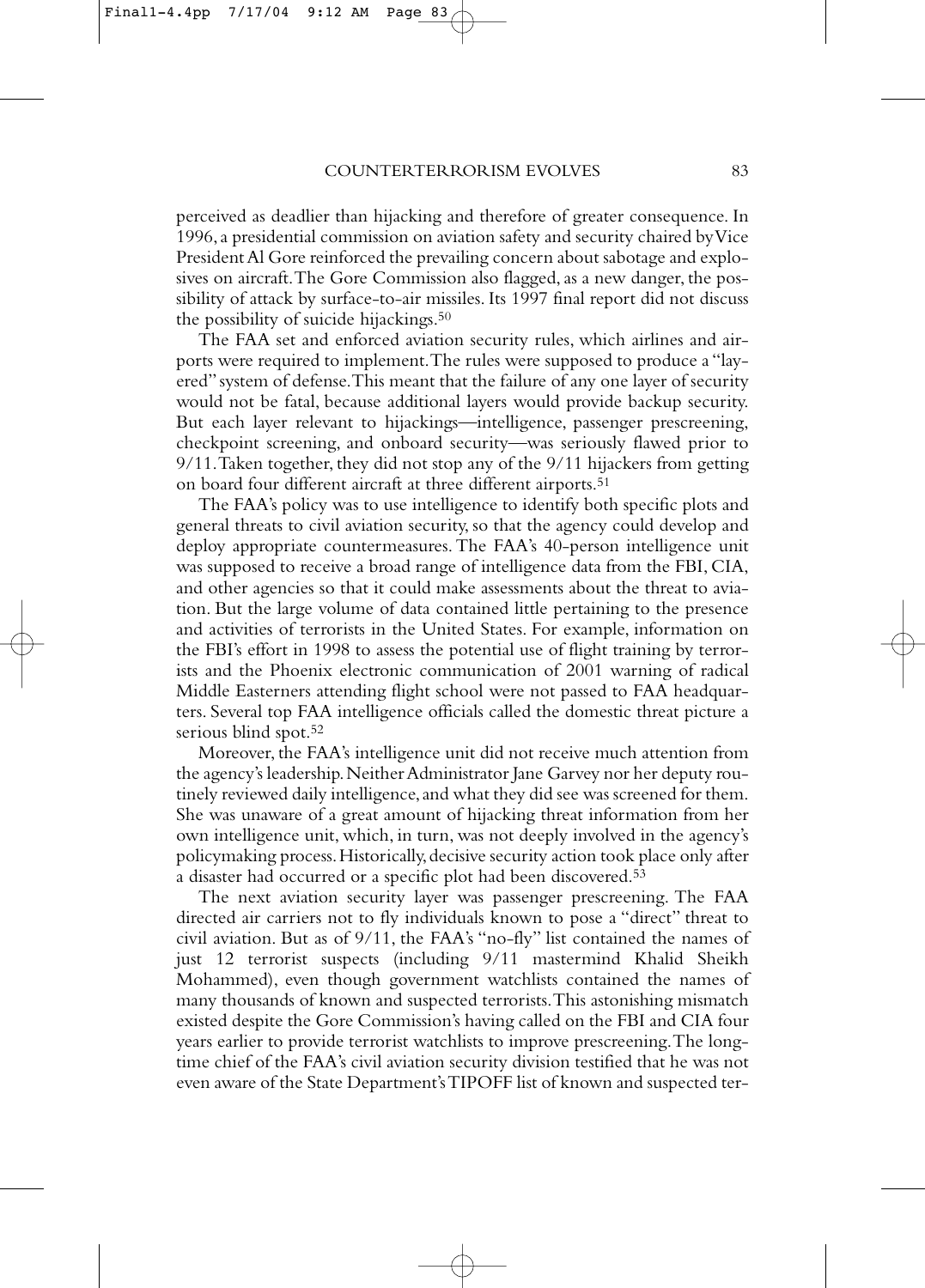rorists (some 60,000 before 9/11) until he heard it mentioned during the Commission's January 26, 2004, public hearing.The FAA had access to some TIPOFF data, but apparently found it too difficult to use.54

The second part of prescreening called on the air carriers to implement an FAA-approved computerized algorithm (known as CAPPS, for Computer Assisted Passenger Prescreening System) designed to identify passengers whose profile suggested they might pose more than a minimal risk to aircraft. Although the algorithm included hijacker profile data, at that time only passengers checking bags were eligible to be selected by CAPPS for additional scrutiny. Selection entailed only having one's checked baggage screened for explosives or held off the airplane until one had boarded. Primarily because of concern regarding potential discrimination and the impact on passenger throughput, "selectees" were no longer required to undergo extraordinary screening of their carry-on baggage as had been the case before the system was computerized in 1997.55This policy change also reflected the perception that nonsuicide sabotage was the primary threat to civil aviation.

Checkpoint screening was considered the most important and obvious layer of security. Walk-through metal detectors and X-ray machines operated by trained screeners were employed to stop prohibited items. Numerous government reports indicated that checkpoints performed poorly, often failing to detect even obvious FAA test items. Many deadly and dangerous items did not set off metal detectors, or were hard to distinguish in an X-ray machine from innocent everyday items.56

While FAA rules did not expressly prohibit knives with blades under 4 inches long, the airlines' checkpoint operations guide (which was developed in cooperation with the FAA), explicitly permitted them. The FAA's basis for this policy was (1) the agency did not consider such items to be menacing,(2) most local laws did not prohibit individuals from carrying such knives, and (3) such knives would have been difficult to detect unless the sensitivity of metal detectors had been greatly increased. A proposal to ban knives altogether in 1993 had been rejected because small cutting implements were difficult to detect and the number of innocent "alarms" would have increased significantly, exacerbating congestion problems at checkpoints.57

Several years prior to 9/11, an FAA requirement for screeners to conduct "continuous" and "random" hand searches of carry-on luggage at checkpoints had been replaced by explosive trace detection or had simply become ignored by the air carriers. Therefore, secondary screening of individuals and their carry-on bags to identify weapons (other than bombs) was nonexistent, except for passengers who triggered the metal detectors.Even when small knives were detected by secondary screening, they were usually returned to the traveler. Reportedly, the 9/11 hijackers were instructed to use items that would be undetectable by airport checkpoints.58

In the pre-9/11 security system, the air carriers played a major role.As the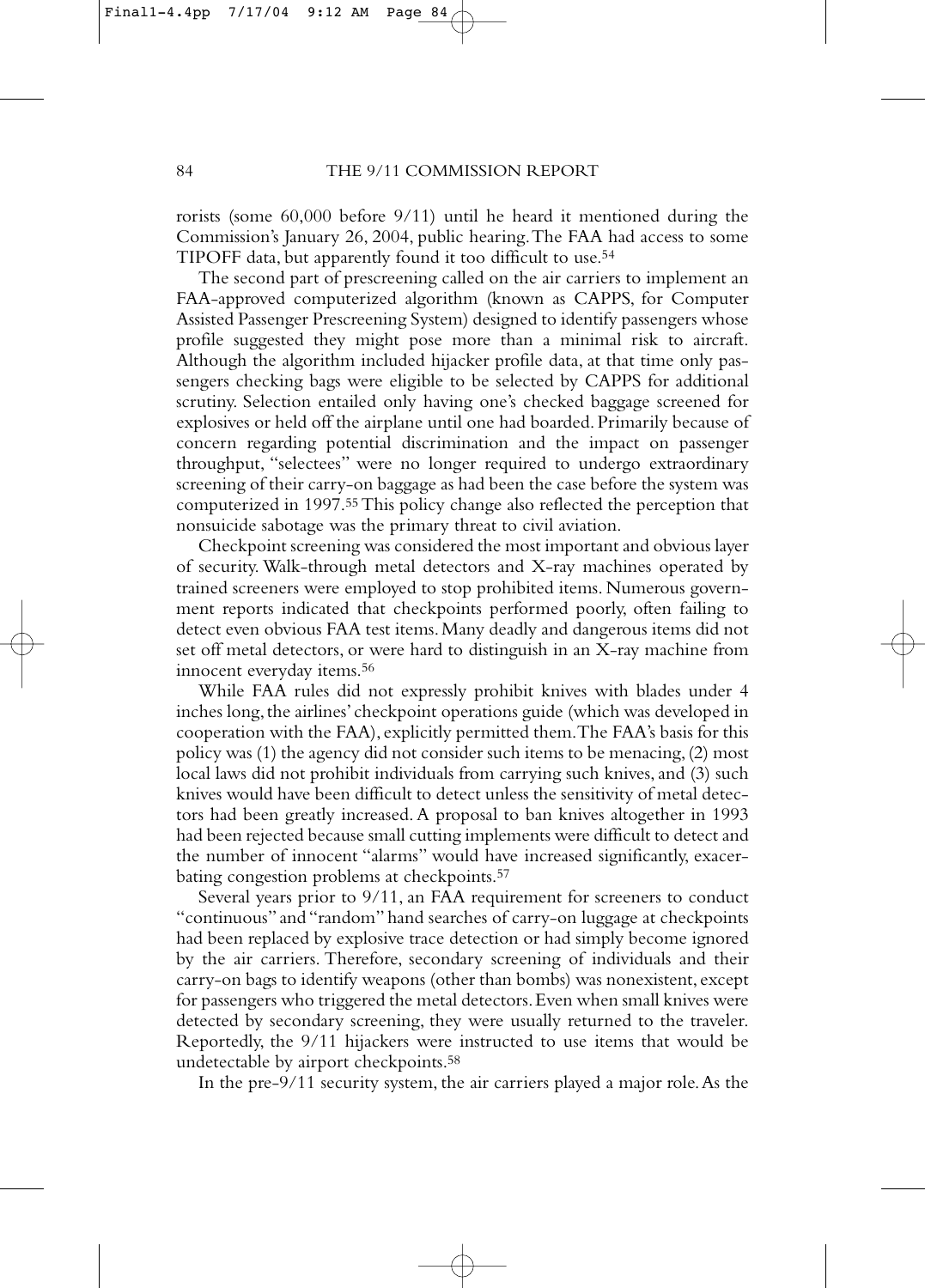Inspector General of the Department of Transportation told us, there were great pressures from the air carriers to control security costs and to "limit the impact of security requirements on aviation operations,so that the industry could concentrate on its primary mission of moving passengers and aircraft. . . . [T]hose counterpressures in turn manifested themselves as significant weaknesses in security."A longtime FAA security official described the air carriers' approach to security regulation as "decry, deny and delay" and told us that while "the air carriers had seen the enlightened hand of self-interest with respect to safety, they hadn't seen it in the security arena."59

The final layer, security on board commercial aircraft, was not designed to counter suicide hijackings.The FAA-approved "Common Strategy" had been elaborated over decades of experience with scores of hijackings, beginning in the 1960s. It taught flight crews that the best way to deal with hijackers was to accommodate their demands, get the plane to land safely, and then let law enforcement or the military handle the situation. According to the FAA, the record had shown that the longer a hijacking persisted, the more likely it was to end peacefully.The strategy operated on the fundamental assumption that hijackers issue negotiable demands (most often for asylum or the release of prisoners) and that, as one FAA official put it,"suicide wasn't in the game plan" of hijackers. FAA training material provided no guidance for flight crews should violence occur.<sup>60</sup>

This prevailing Common Strategy of cooperation and nonconfrontation meant that even a hardened cockpit door would have made little difference in a hijacking.As the chairman of the Security Committee of the Air Line Pilots Association observed when proposals were made in early 2001 to install reinforced cockpit doors in commercial aircraft,"Even if you make a vault out of the door, if they have a noose around my flight attendant's neck, I'm going to open the door." Prior to 9/11, FAA regulations mandated that cockpit doors permit ready access into and out of the cockpit in the event of an emergency. Even so, rules implemented in the 1960s required air crews to keep the cockpit door closed and locked in flight.This requirement was not always observed or vigorously enforced.61

As for law enforcement, there were only 33 armed and trained federal air marshals as of 9/11.They were not deployed on U.S. domestic flights, except when in transit to provide security on international departures. This policy reflected the FAA's view that domestic hijacking was in check—a view held confidently as no terrorist had hijacked a U.S.commercial aircraft anywhere in the world since 1986.62

In the absence of any recent aviation security incident and without "specific and credible" evidence of a plot directed at civil aviation, the FAA's leadership focused elsewhere, including on operational concerns and the ever-present issue of safety. FAA Administrator Garvey recalled that "every day in 2001 was like the day before Thanksgiving." Heeding calls for improved air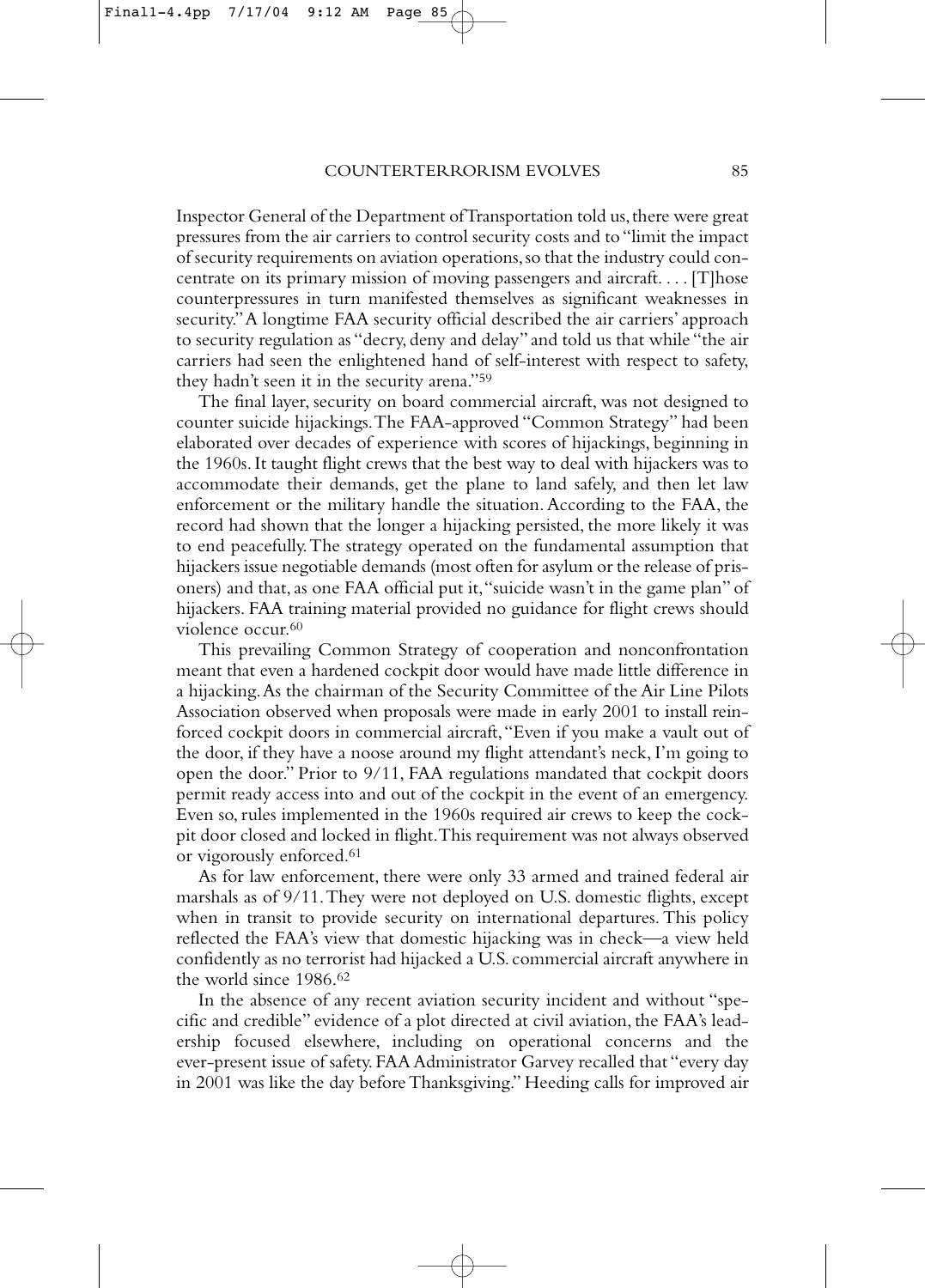service, Congress concentrated its efforts on a "passenger bill of rights," to improve capacity, efficiency, and customer satisfaction in the aviation system. There was no focus on terrorism.63

## 3.4 . . .AND IN THE INTELLIGENCE COMMUNITY

The National Security Act of 1947 created the position of Director of Central Intelligence (DCI). Independent from the departments of Defense, State, Justice, and other policy departments, the DCI heads the U.S. intelligence community and provides intelligence to federal entities.

The sole element of the intelligence community independent from a cabinet agency is the CIA.As an independent agency, it collects, analyzes, and disseminates intelligence from all sources.The CIA's number one customer is the president of the United States, who also has the authority to direct it to conduct covert operations.<sup>64</sup> Although covert actions represent a very small fraction of the Agency's entire budget, these operations have at times been controversial and over time have dominated the public's perception of the CIA.

The DCI is confirmed by the Senate but is not technically a member of the president's cabinet.The director's power under federal law over the loose, confederated "intelligence community" is limited.65 He or she states the community's priorities and coordinates development of intelligence agency budget requests for submission to Congress.

This responsibility gives many the false impression that the DCI has line authority over the heads of these agencies and has the power to shift resources within these budgets as the need arises. Neither is true. In fact, the DCI's real authority has been directly proportional to his personal closeness to the president, which has waxed and waned over the years, and to others in government, especially the secretary of defense.

Intelligence agencies under the Department of Defense account for approximately 80 percent of all U.S. spending for intelligence, including some that supports a national customer base and some that supports specific Defense Department or military service needs.66 As they are housed in the Defense Department, these agencies are keenly attentive to the military's strategic and tactical requirements.

One of the intelligence agencies in Defense with a national customer base is the National Security Agency, which intercepts and analyzes foreign communications and breaks codes.The NSA also creates codes and ciphers to protect government information. Another is the recently renamed National Geospatial-Intelligence Agency (NGA), which provides and analyzes imagery and produces a wide array of products, including maps, navigation tools, and surveillance intelligence. A third such agency in Defense is the National Reconnaissance Office. It develops, procures, launches, and maintains in orbit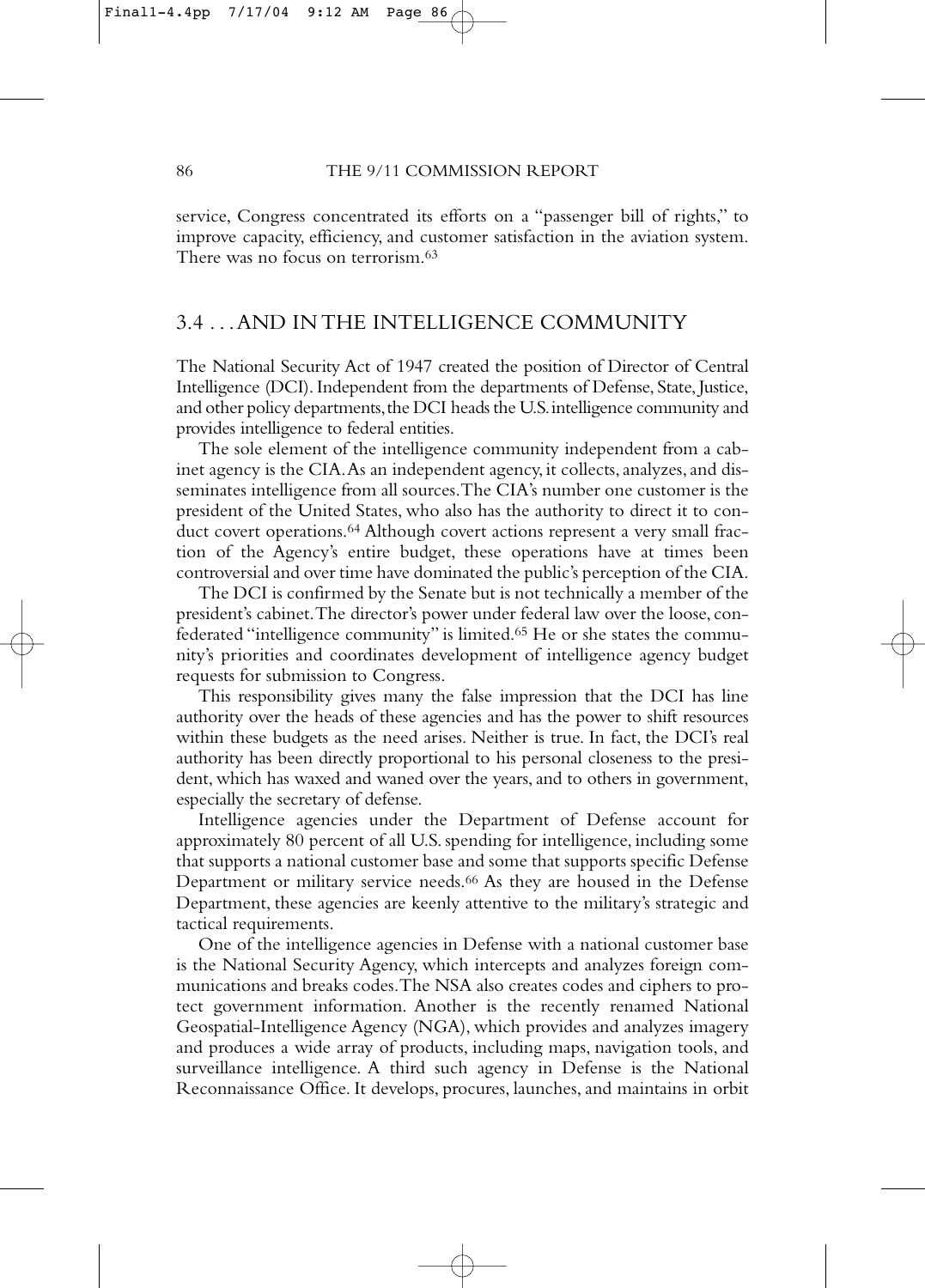information-gathering satellites that serve other government agencies.

The Defense Intelligence Agency supports the secretary of defense, Joint Chiefs of Staff,and military field commanders.It does some collection through human sources as well as some technical intelligence collection. The Army, Navy, Air Force, and Marine Corps have their own intelligence components that collect information, help them decide what weapons to acquire, and serve the tactical intelligence needs of their respective services.

In addition to those from the Department of Defense, other elements in the intelligence community include the national security parts of the FBI; the Bureau of Intelligence and Research in the State Department; the intelligence component of the Treasury Department; the Energy Department's Office of Intelligence and Counterintelligence, the former of which, through leveraging the expertise of the national laboratory system, has special competence in nuclear weapons; the Office of Intelligence of the Coast Guard; and, today, the Directorate of Intelligence Analysis and Infrastructure Protection in the Department of Homeland Security.

#### **The National Security Agency**

The National Security Agency's intercepts of terrorist communications often set off alarms elsewhere in the government. Often, too, its intercepts are conclusive elements in the analyst's jigsaw puzzle. NSA engineers build technical systems to break ciphers and to make sense of today's complex signals environment. Its analysts listen to conversations between foreigners not meant for them.They also perform "traffic analysis"—studying technical communications systems and codes as well as foreign organizational structures, including those of terrorist organizations.

Cold War adversaries used very hierarchical, familiar, and predictable military command and control methods.With globalization and the telecommunications revolution,and with loosely affiliated but networked adversaries using commercial devices and encryption, the technical impediments to signals collection grew at a geometric rate. At the same time, the end of the Cold War and the resultant cuts in national security funding forced intelligence agencies to cut systems and seek economies of scale.Modern adversaries are skilled users of communications technologies.The NSA's challenges, and its opportunities, increased exponentially in "volume, variety, and velocity."67

The law requires the NSA to not deliberately collect data on U.S. citizens or on persons in the United States without a warrant based on foreign intelligence requirements. Also, the NSA was supposed to let the FBI know of any indication of crime, espionage, or "terrorist enterprise" so that the FBI could obtain the appropriate warrant. Later in this story, we will learn that while the NSA had the technical capability to report on communications with suspected terrorist facilities in the Middle East, the NSA did not seek FISA Court warrants to collect communications between individuals in the United States and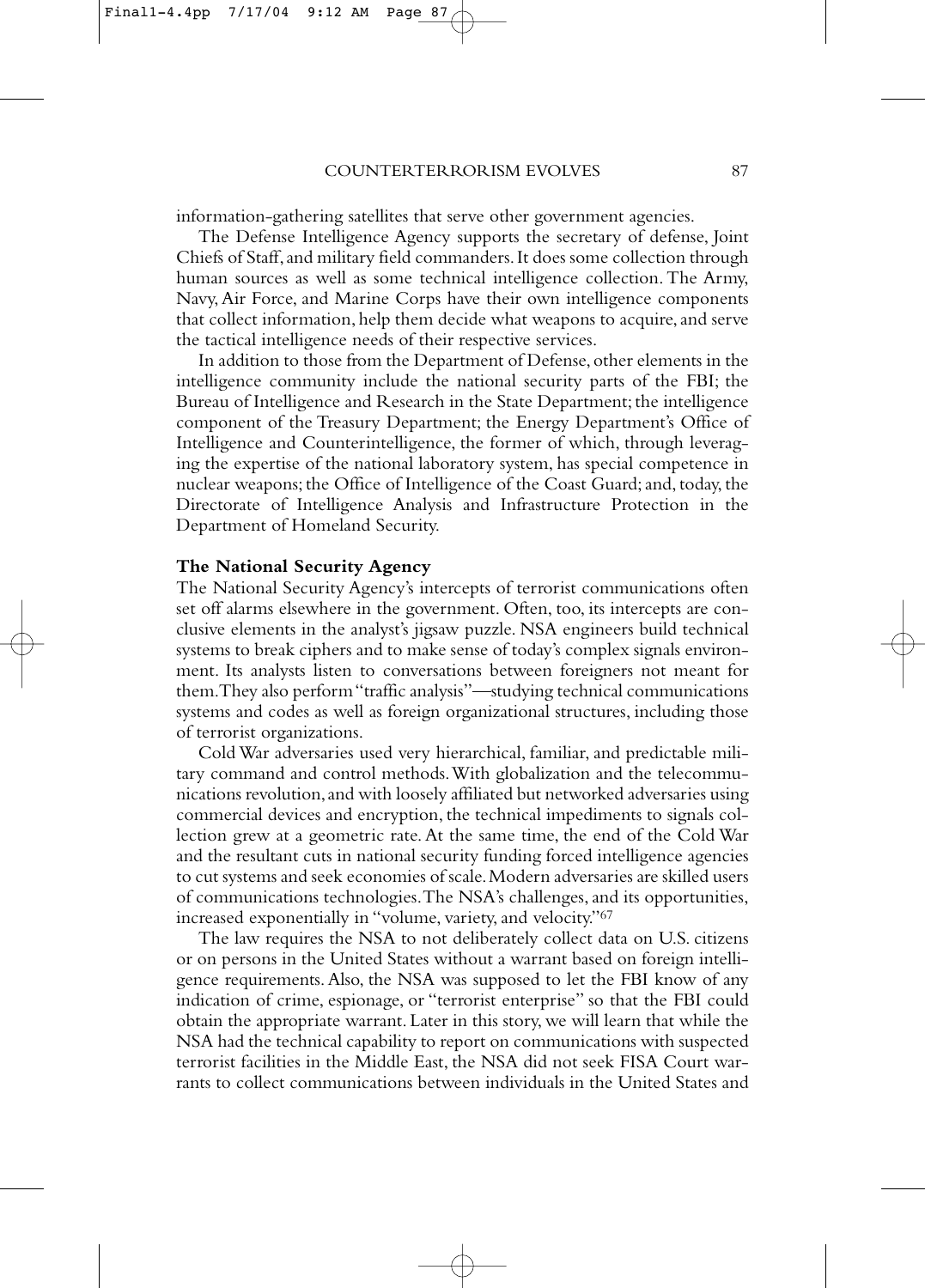foreign countries, because it believed that this was an FBI role. It also did not want to be viewed as targeting persons in the United States and possibly violating laws that governed NSA's collection of foreign intelligence.<sup>68</sup>

An almost obsessive protection of sources and methods by the NSA, and its focus on foreign intelligence, and its avoidance of anything domestic would, as will be seen, be important elements in the story of  $9/11$ .

#### **Technology as an Intelligence Asset and Liability**

The application of newly developed scientific technology to the mission of U.S. war fighters and national security decisionmakers is one of the great success stories of the twentieth century. It did not happen by accident. Recent wars have been waged and won decisively by brave men and women using advanced technology that was developed, authorized, and paid for by conscientious and diligent executive and legislative branch leaders many years earlier.

The challenge of technology, however, is a daunting one. It is expensive, sometimes fails, and often can create problems as well as solve them. Some of the advanced technologies that gave us insight into the closed-off territories of the Soviet Union during the Cold War are of limited use in identifying and tracking individual terrorists.

Terrorists, in turn, have benefited from this same rapid development of communication technologies.They simply could buy off the shelf and harvest the products of a \$3 trillion a year telecommunications industry.They could acquire without great expense communication devices that were varied, global, instantaneous, complex, and encrypted.

The emergence of the World Wide Web has given terrorists a much easier means of acquiring information and exercising command and control over their operations.The operational leader of the 9/11 conspiracy,Mohamed Atta, went online from Hamburg, Germany, to research U.S. flight schools.Targets of intelligence collection have become more sophisticated.These changes have made surveillance and threat warning more difficult.

Despite the problems that technology creates,Americans' love affair with it leads them to also regard it as the solution. But technology produces its best results when an organization has the doctrine, structure, and incentives to exploit it. For example, even the best information technology will not improve information sharing so long as the intelligence agencies' personnel and security systems reward protecting information rather than disseminating it.

## **The CIA**

The CIA is a descendant of the Office of Strategic Services (OSS), which President Roosevelt created early in World War II after having first thought the FBI might take that role.The father of the OSS was William J."Wild Bill" Donovan, a Wall Street lawyer. He recruited into the OSS others like himself—well traveled, well connected, well-to-do professional men and women.69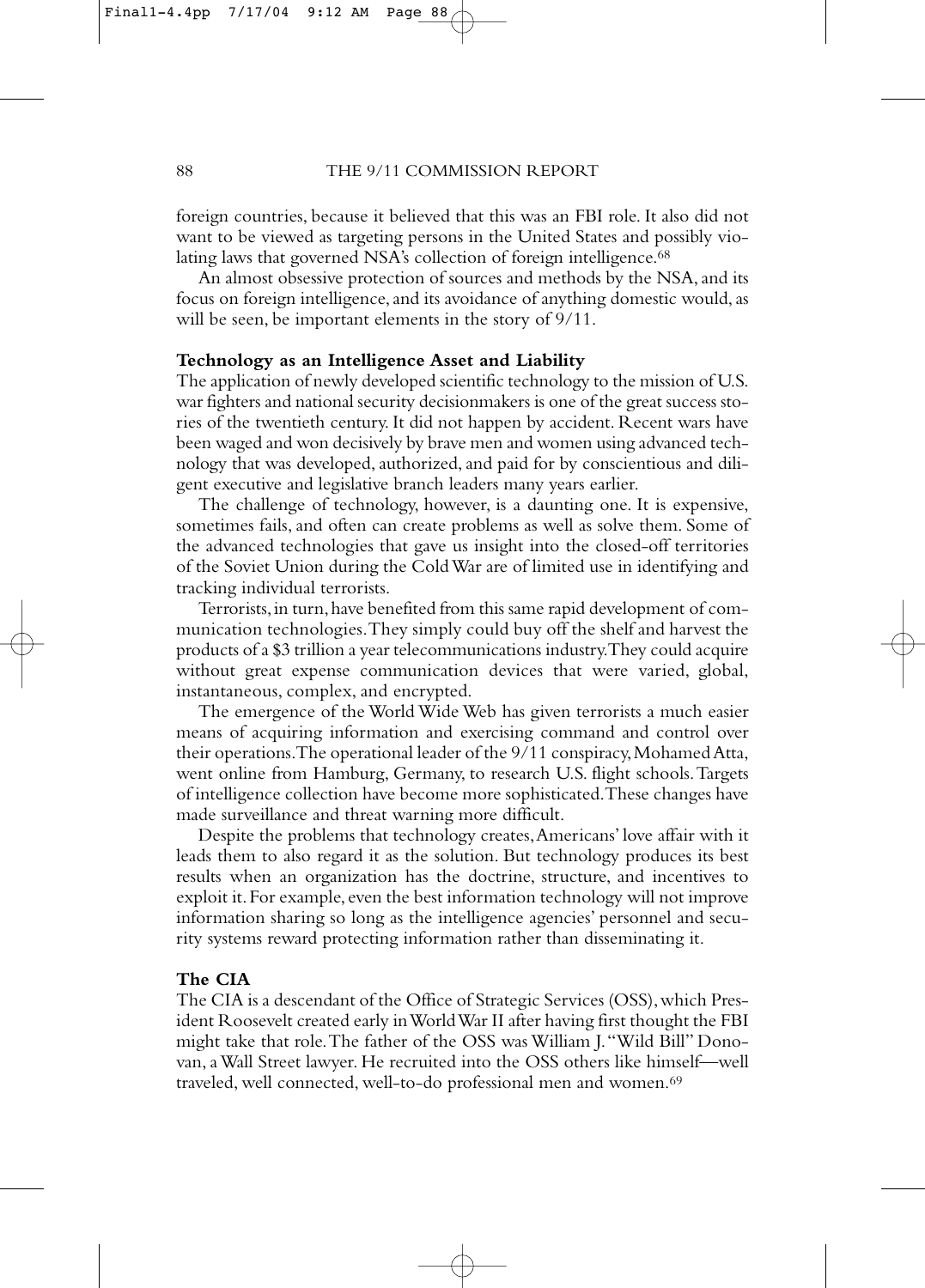An innovation of Donovan's, whose legacy remains part of U.S. intelligence today, was the establishment of a Research and Analysis Branch.There large numbers of scholars from U.S. universities pored over accounts from spies, communications intercepted by the armed forces, transcripts of radio broadcasts, and publications of all types, and prepared reports on economic, political, and social conditions in foreign theaters of operation.

At the end of World War II, to Donovan's disappointment, President Harry Truman dissolved the Office of Strategic Services. Four months later, the President directed that "all Federal foreign intelligence activities be planned, developed and coordinated so as to assure the most effective accomplishment of the intelligence mission related to the national security," under a National Intelligence Authority consisting of the secretaries of State,War, and the Navy, and a personal representative of the president.This body was to be assisted by a Central Intelligence Group, made up of persons detailed from the departments of each of the members and headed by a Director of Central Intelligence.70

Subsequently, President Truman agreed to the National Security Act of 1947, which, among other things, established the Central Intelligence Agency, under the Director of Central Intelligence. Lobbying by the FBI, combined with fears of creating a U.S. Gestapo,  $7<sup>1</sup>$  led to the FBI's being assigned responsibility for internal security functions and counterespionage. The CIA was specifically accorded "no police, subpoena, or law enforcement powers or internal security functions."72 This structure built in tensions between the CIA and the Defense Department's intelligence agencies, and between the CIA and the FBI.

**Clandestine and Covert Action.**With this history, the CIA brought to the era of 9/11 many attributes of an elite organization, viewing itself as serving on the nation's front lines to engage America's enemies. Officers in its Clandestine Service, under what became the Directorate of Operations, fanned out into stations abroad. Each chief of station was a very important person in the organization, given the additional title of the DCI's representative in that country. He (occasionally she) was governed by an operating directive that listed operational priorities issued by the relevant regional division of the Directorate,constrained by centrally determined allocations of resources.

Because the conduct of espionage was a high-risk activity, decisions on the clandestine targeting, recruitment, handling, and termination of secret sources and the dissemination of collected information required Washington's approval and action.But in this decentralized system,analogous in some ways to the culture of the FBI field offices in the United States, everyone in the Directorate of Operations presumed that it was the job of headquarters to support the field, rather than manage field activities.

In the 1960s, the CIA suffered exposure of its botched effort to land Cuban exiles at the Bay of Pigs.The Vietnam War brought on more criticism.A promi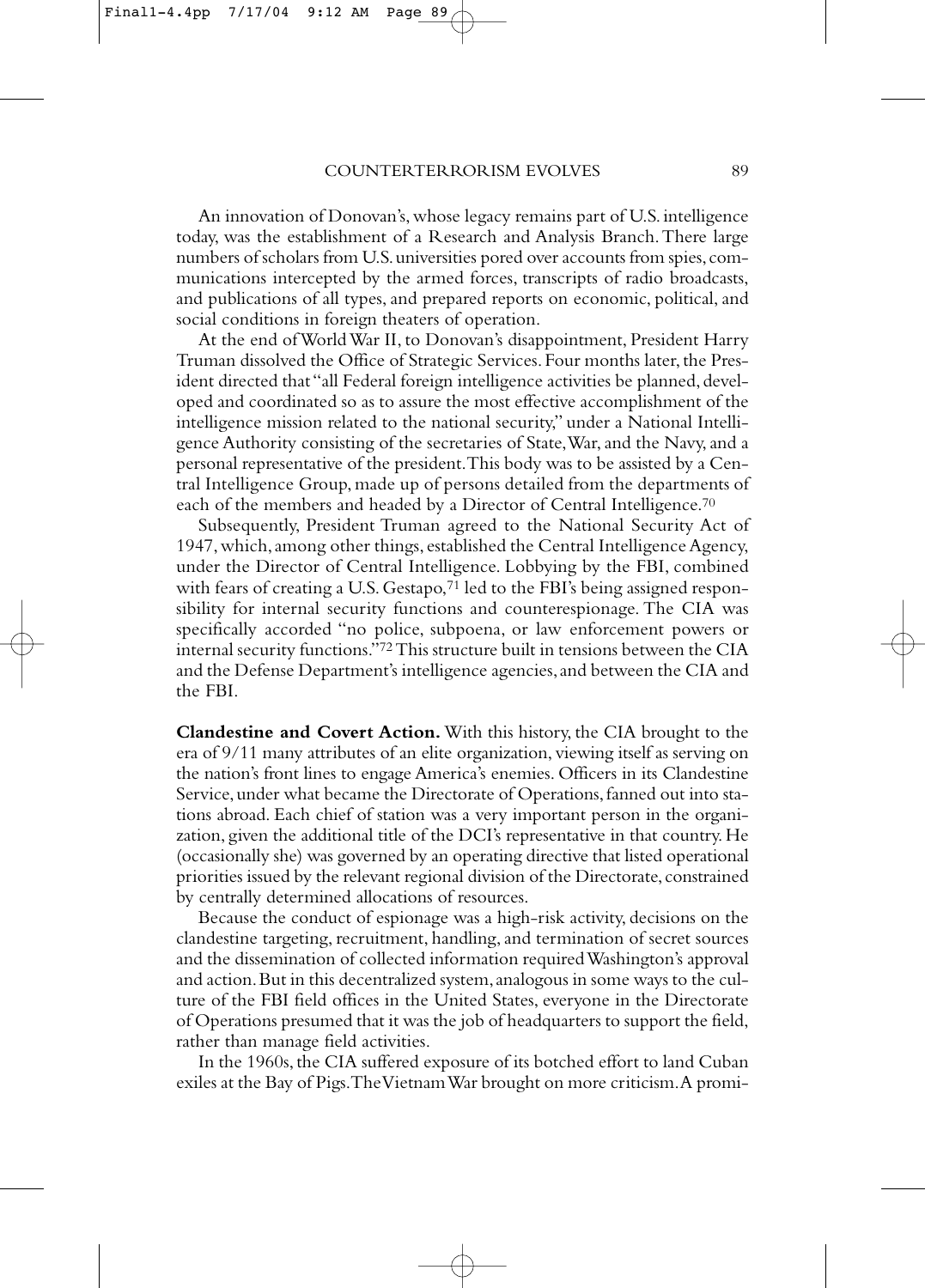nent feature of the Watergate era was investigations of the CIA by committees headed by Frank Church in the Senate and Otis Pike in the House.They published evidence that the CIA had secretly planned to assassinate Fidel Castro and other foreign leaders.The President had not taken plain responsibility for these judgments. CIA officials had taken most of the blame, saying they had done so in order to preserve the President's "plausible deniability."73

After the Watergate era, Congress established oversight committees to ensure that the CIA did not undertake covert action contrary to basic American law. Case officers in the CIA's Clandestine Service interpreted legislation, such as the Hughes-Ryan Amendment requiring that the president approve and report to Congress any covert action, as sending a message to them that covert action often leads to trouble and can severely damage one's career. Controversies surrounding Central American covert action programs in the mid-1980s led to the indictment of several senior officers of the Clandestine Service.During the 1990s, tension sometimes arose, as it did in the effort against al Qaeda, between policymakers who wanted the CIA to undertake more aggressive covert action and wary CIA leaders who counseled prudence and making sure that the legal basis and presidential authorization for their actions were undeniably clear.

The Clandestine Service felt the impact of the post–Cold War peace dividend, with cuts beginning in 1992. As the number of officers declined and overseas facilities were closed, the DCI and his managers responded to developing crises in the Balkans or in Africa by "surging," or taking officers from across the service to use on the immediate problem. In many cases the surge officers had little familiarity with the new issues. Inevitably, some parts of the world and some collection targets were not fully covered,or not covered at all. This strategy also placed great emphasis on close relations with foreign liaison services, whose help was needed to gain information that the United States itself did not have the capacity to collect.

The nadir for the Clandestine Service was in 1995, when only 25 trainees became new officers.74 In 1998, the DCI was able to persuade the administration and the Congress to endorse a long-range rebuilding program.It takes five to seven years of training, language study, and experience to bring a recruit up to full performance.75

**Analysis.** The CIA's Directorate of Intelligence retained some of its original character of a university gone to war.Its men and women tended to judge one another by the quantity and quality of their publications (in this case, classified publications).Apart from their own peers, they looked for approval and guidance to policymakers. During the 1990s and today, particular value is attached to having a contribution included in one of the classified daily "newspapers" the Senior Executive Intelligence Brief—or, better still, selected for inclusion in the President's Daily Brief.76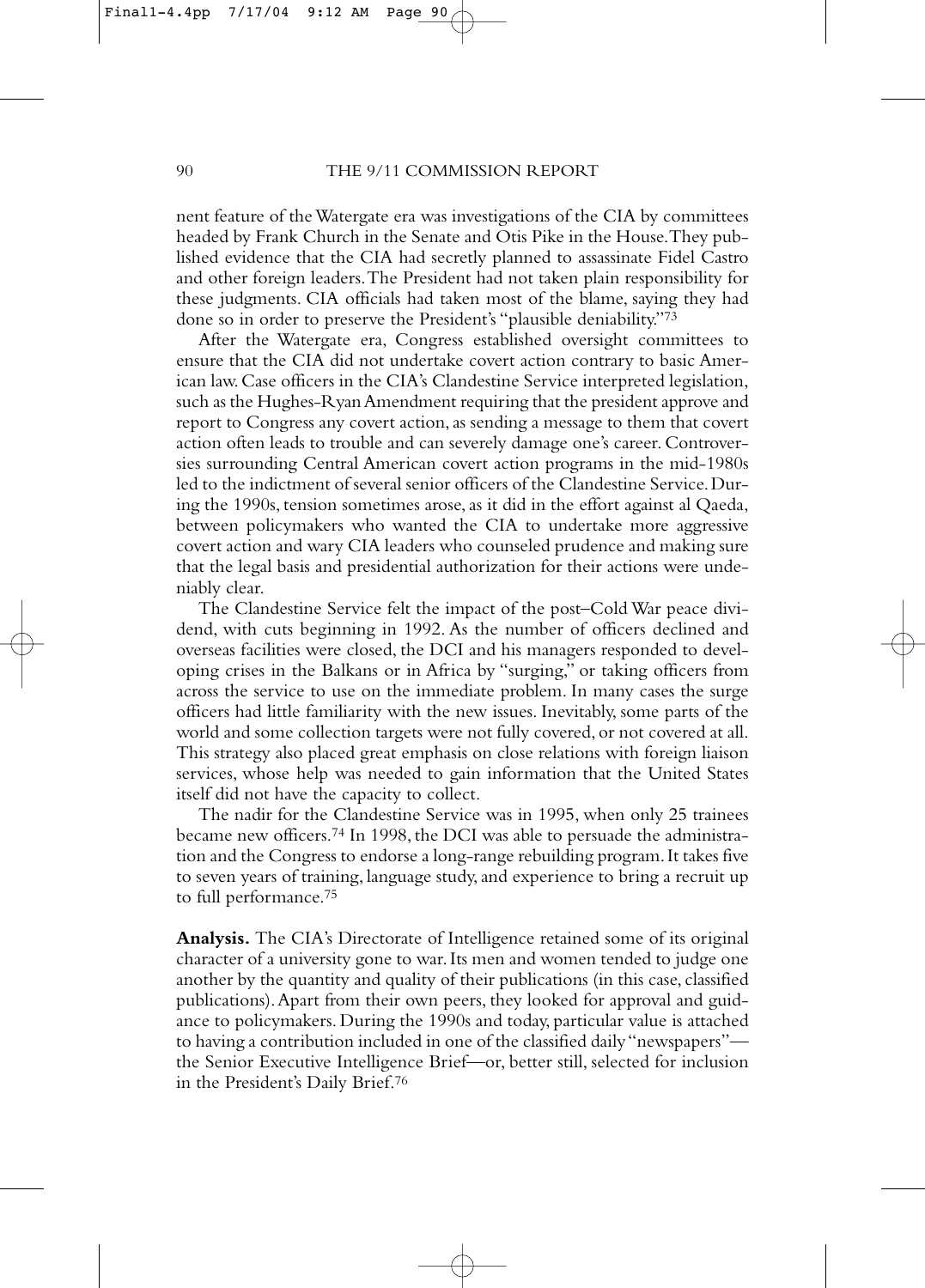The CIA had been created to wage the Cold War. Its steady focus on one or two primary adversaries, decade after decade, had at least one positive effect: it created an environment in which managers and analysts could safely invest time and resources in basic research, detailed and reflective. Payoffs might not be immediate. But when they wrote their estimates, even in brief papers, they could draw on a deep base of knowledge.

When the Cold War ended, those investments could not easily be reallocated to new enemies.The cultural effects ran even deeper. In a more fluid international environment with uncertain, changing goals and interests, intelligence managers no longer felt they could afford such a patient, strategic approach to long-term accumulation of intellectual capital. A university culture with its versions of books and articles was giving way to the culture of the newsroom.

During the 1990s, the rise of round-the-clock news shows and the Internet reinforced pressure on analysts to pass along fresh reports to policymakers at an ever-faster pace, trying to add context or supplement what their customers were receiving from the media.Weaknesses in all-source and strategic analysis were highlighted by a panel, chaired by Admiral David Jeremiah, that critiqued the intelligence community's failure to foresee the nuclear weapons tests by India and Pakistan in 1998, as well as by a 1999 panel, chaired by Donald Rumsfeld, that discussed the community's limited ability to assess the ballistic missile threat to the United States. Both reports called attention to the dispersal of effort on too many priorities, the declining attention to the craft of strategic analysis, and security rules that prevented adequate sharing of information.Another Cold War craft had been an elaborate set of methods for warning against surprise attack, but that too had faded in analyzing new dangers like terrorism.77

**Security.**Another set of experiences that would affect the capacity of the CIA to cope with the new terrorism traced back to the early Cold War, when the Agency developed a concern, bordering on paranoia, about penetration by the Soviet KGB.James Jesus Angleton,who headed counterintelligence in the CIA until the early 1970s,became obsessed with the belief that the Agency harbored one or more Soviet "moles."Although the pendulum swung back after Angleton's forced retirement, it did not go very far. Instances of actual Soviet penetration kept apprehensions high.78Then, in the early 1990s, came the Aldrich Ames espionage case, which intensely embarrassed the CIA. Though obviously unreliable,Ames had been protected and promoted by fellow officers while he paid his bills by selling to the Soviet Union the names of U.S. operatives and agents, a number of whom died as a result.

The concern about security vastly complicated information sharing. Information was compartmented in order to protect it against exposure to skilled and technologically sophisticated adversaries. There were therefore numerous restrictions on handling information and a deep suspicion about sending infor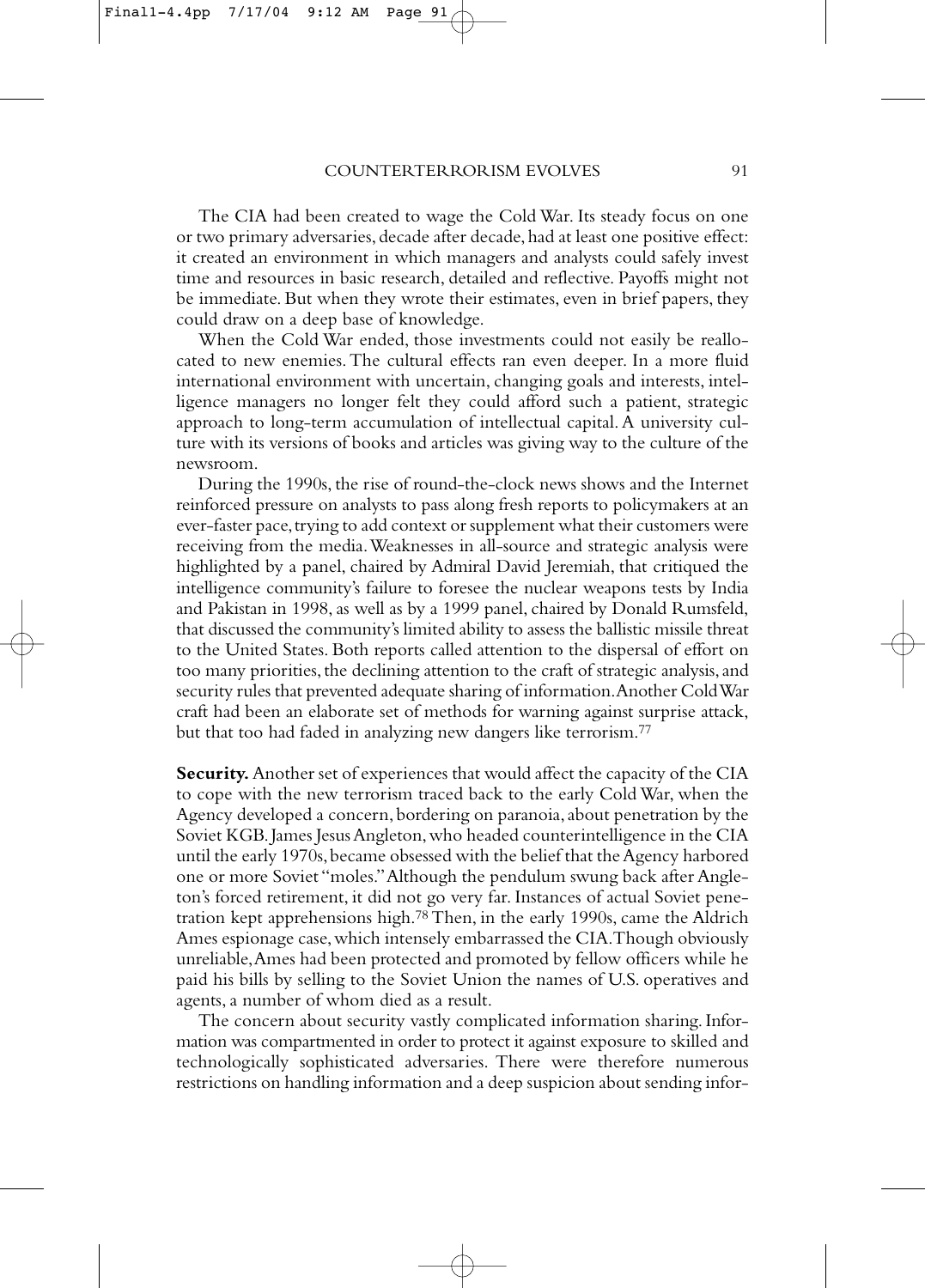mation over newfangled electronic systems, like email, to other agencies of the U.S. government.79

Security concerns also increased the difficulty of recruiting officers qualified for counterterrorism.Very few American colleges or universities offered programs in Middle Eastern languages or Islamic studies.The total number of undergraduate degrees granted in Arabic in all U.S. colleges and universities in 2002 was six.80 Many who had traveled much outside the United States could expect a very long wait for initial clearance.Anyone who was foreign-born or had numerous relatives abroad was well-advised not even to apply.With budgets for the CIA shrinking after the end of the Cold War, it was not surprising that, with some notable exceptions, new hires in the Clandestine Service tended to have qualifications similar to those of serving officers: that is, they were suited for traditional agent recruitment or for exploiting liaison relationships with foreign services but were not equipped to seek or use assets inside the terrorist network.

#### **Early Counterterrorism Efforts**

In the 1970s and 1980s, terrorism had been tied to regional conflicts, mainly in the Middle East.The majority of terrorist groups either were sponsored by governments or, like the Palestine Liberation Organization, were militants trying to create governments.

In the mid-1980s, on the basis of a report from a task force headed by Vice President George Bush and after terrorist attacks at airports in Rome and Athens,the DCI created a Counterterrorist Center to unify activities across the Directorate of Operations and the Directorate of Intelligence.The Counterterrorist Center had representation from the FBI and other agencies.In the formal table of organization it reported to the DCI, but in fact most of the Center's chiefs belonged to the Clandestine Service and usually looked for guidance to the head of the Directorate of Operations.81

The Center stimulated and coordinated collection of information by CIA stations, compiled the results, and passed selected reports to appropriate stations, the Directorate of Intelligence analysts, other parts of the intelligence community,or to policymakers.The Center protected its bureaucratic turf.The Director of Central Intelligence had once had a national intelligence officer for terrorism to coordinate analysis; that office was abolished in the late 1980s and its duties absorbed in part by the Counterterrorist Center. Though analysts assigned to the Center produced a large number of papers, the focus was support to operations.A CIA inspector general's report in 1994 criticized the Center's capacity to provide warning of terrorist attacks.<sup>82</sup>

Subsequent chapters will raise the issue of whether, despite tremendous talent, energy, and dedication, the intelligence community failed to do enough in coping with the challenge from Bin Ladin and al Qaeda.Confronted with such questions, managers in the intelligence community often responded that they had meager resources with which to work.<sup>83</sup>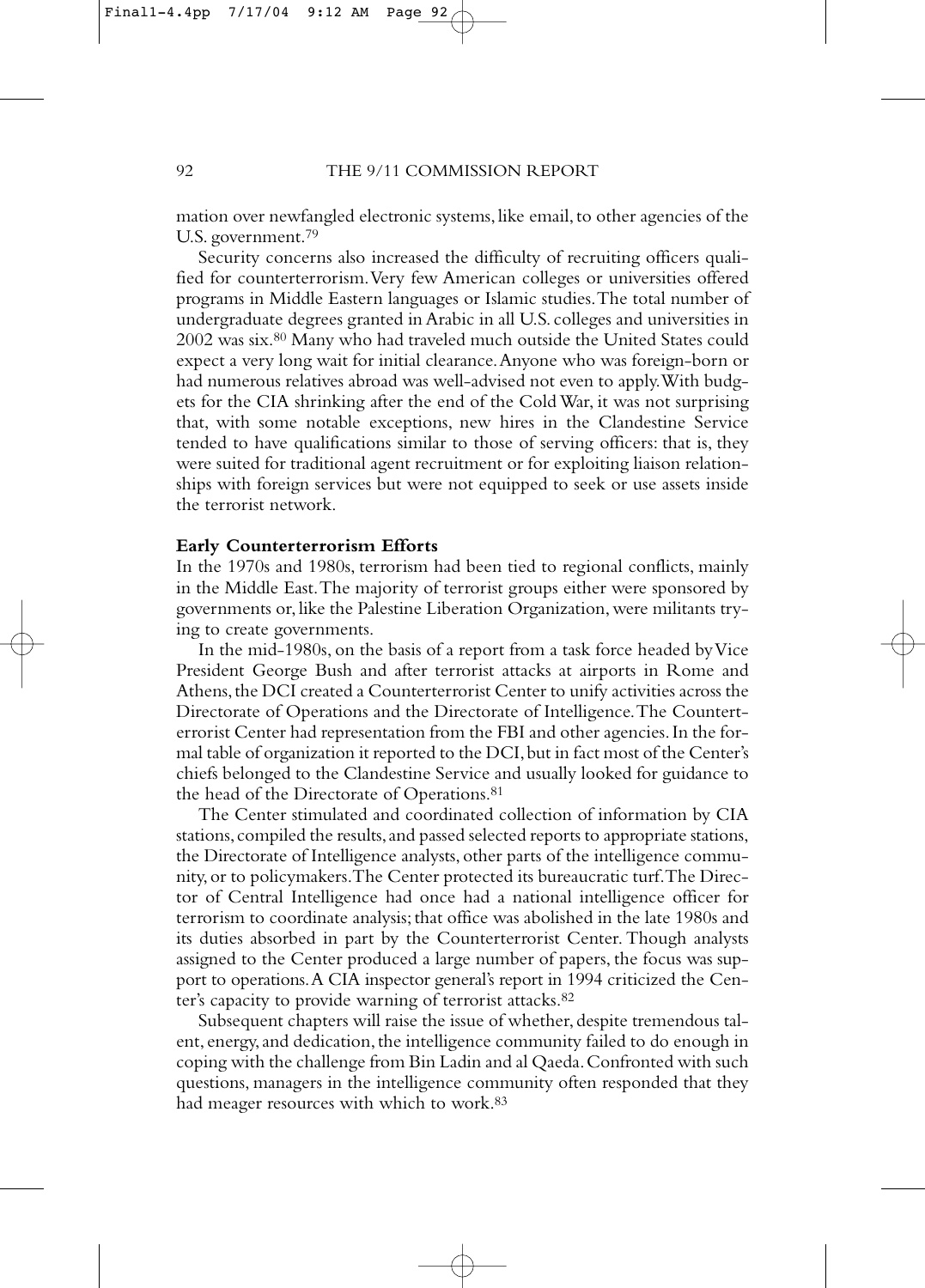Cuts in national security expenditures at the end of the Cold War led to budget cuts in the national foreign intelligence program from fiscal years 1990 to 1996 and essentially flat budgets from fiscal years 1996 to 2000 (except for the so-called Gingrich supplemental to the FY1999 budget and two later, smaller supplementals).These cuts compounded the difficulties of the intelligence agencies. Policymakers were asking them to move into the digitized future to fight against computer-to-computer communications and modern communication systems, while maintaining capability against older systems, such as high-frequency radios and ultra-high- and very-high-frequency (line of sight) systems that work like old-style television antennas.Also, demand for imagery increased dramatically following the success of the 1991 Gulf War. Both these developments, in turn, placed a premium on planning the next generation of satellite systems, the cost of which put great pressure on the rest of the intelligence budget. As a result, intelligence agencies experienced staff reductions, affecting both operators and analysts.84

Yet at least for the CIA, part of the burden in tackling terrorism arose from the background we have described: an organization capable of attracting extraordinarily motivated people but institutionally averse to risk, with its capacity for covert action atrophied, predisposed to restrict the distribution of information, having difficulty assimilating new types of personnel, and accustomed to presenting descriptive reportage of the latest intelligence.The CIA, to put it another way, needed significant change in order to get maximum effect in counterterrorism. President Clinton appointed George Tenet as DCI in 1997, and by all accounts terrorism was a priority for him. But Tenet's own assessment, when questioned by the Commission, was that in 2004, the CIA's clandestine service was still at least five years away from being fully ready to play its counterterrorism role.85 And while Tenet was clearly the leader of the CIA, the intelligence community's confederated structure left open the question of who really was in charge of the entire U.S. intelligence effort.

# 3.5 . . .AND IN THE STATE DEPARTMENT AND THE DEFENSE DEPARTMENT

#### **The State Department**

The Commission asked Deputy Secretary of State Richard Armitage in 2004 why the State Department had so long pursued what seemed, and ultimately proved, to be a hopeless effort to persuade the Taliban regime in Afghanistan to deport Bin Ladin. Armitage replied: "We do what the State Department does, we don't go out and fly bombers, we don't do things like that[;] . . . we do *our* part in these things."86

Fifty years earlier, the person in Armitage's position would not have spoken of the Department of State as having such a limited role. Until the late 1950s, the department dominated the processes of advising the president and Con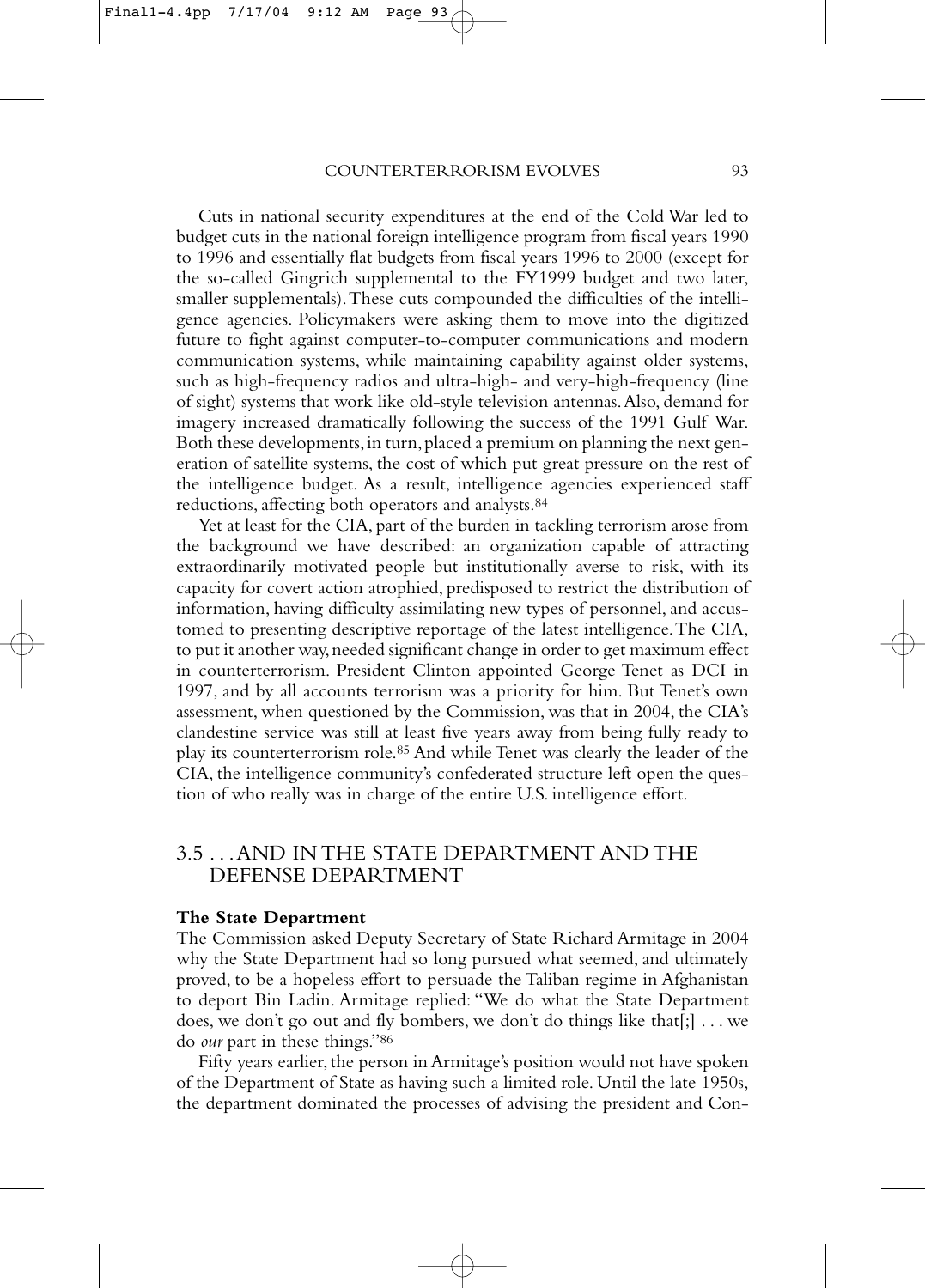gress on U.S.relations with the rest of the world.The National Security Council was created in 1947 largely as a result of lobbying from the Pentagon for a forum where the military could object if they thought the State Department was setting national objectives that the United States did not have the wherewithal to pursue.

The State Department retained primacy until the 1960s, when the Kennedy and Johnson administrations turned instead to Robert McNamara's Defense Department, where a mini–state department was created to analyze foreign policy issues. President Richard Nixon then concentrated policy planning and policy coordination in a powerful National Security Council staff, overseen by Henry Kissinger.

In later years, individual secretaries of state were important figures, but the department's role continued to erode. State came into the 1990s overmatched by the resources of other departments and with little support for its budget either in the Congress or in the president's Office of Management and Budget.

Like the FBI and the CIA's Directorate of Operations, the State Department had a tradition of emphasizing service in the field over service in Washington. Even ambassadors, however, often found host governments not only making connections with the U.S. government through their own missions in Washington, but working through the CIA station or a Defense attaché. Increasingly, the embassies themselves were overshadowed by powerful regional commanders in chief reporting to the Pentagon.87

#### **Counterterrorism**

In the 1960s and 1970s, the State Department managed counterterrorism policy. It was the official channel for communication with the governments presumed to be behind the terrorists. Moreover, since terrorist incidents of this period usually ended in negotiations, an ambassador or other embassy official was the logical person to represent U.S. interests.

Keeping U.S. diplomatic efforts against terrorism coherent was a recurring challenge. In 1976, at the direction of Congress, the department elevated its coordinator for combating terrorism to the rank equivalent to an assistant secretary of state.As an "ambassador at large," this official sought to increase the visibility of counterterrorism matters within the department and to help integrate U.S.policy implementation among government agencies.The prolonged crisis of 1979–1981,when 53 Americans were held hostage at the U.S.embassy in Tehran, ended the State Department leadership in counterterrorism. President Carter's assertive national security advisor, Zbigniew Brzezinski, took charge, and the coordination function remained thereafter in the White House.

President Reagan's second secretary of state, George Shultz, advocated active U.S. efforts to combat terrorism, often recommending the use of military force. Secretary of Defense Caspar Weinberger opposed Shultz, who made little head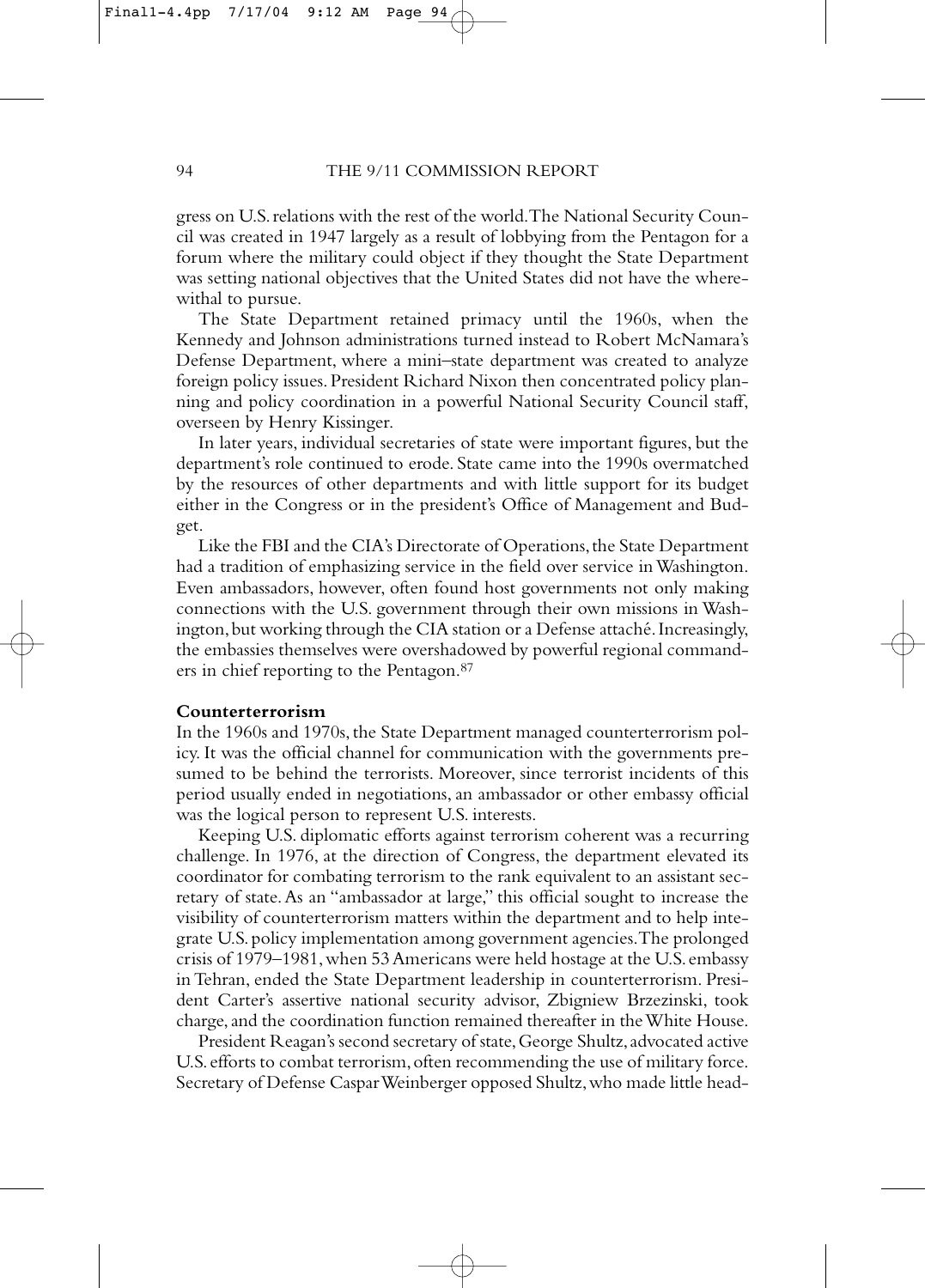way against Weinberger, or even within his own department.Though Shultz elevated the status and visibility of counterterrorism coordination by appointing as coordinator first L. Paul Bremer and then Robert Oakley, both senior career ambassadors of high standing in the Foreign Service, the department continued to be dominated by regional bureaus for which terrorism was not a first-order concern.

Secretaries of state after Shultz took less personal interest in the problem. Only congressional opposition prevented President Clinton's first secretary of state, Warren Christopher, from merging terrorism into a new bureau that would have also dealt with narcotics and crime.The coordinator under Secretary Madeleine Albright told the Commission that his job was seen as a minor one within the department.88 Although the description of his status has been disputed, and Secretary Albright strongly supported the August 1998 strikes against Bin Ladin, the role played by the Department of State in counterterrorism was often cautionary before 9/11.This was a reflection of the reality that counterterrorism priorities nested within broader foreign policy aims of the U.S. government.

State Department consular officers around the world, it should not be forgotten, were constantly challenged by the problem of terrorism, for they handled visas for travel to the United States. After it was discovered that Abdel Rahman, the Blind Sheikh, had come and gone almost at will, State initiated significant reforms to its watchlist and visa-processing policies. In 1993, Congress passed legislation allowing State to retain visa-processing fees for border security; those fees were then used by the department to fully automate the terrorist watchlist. By the late 1990s, State had created a worldwide, real-time electronic database of visa,law enforcement,and watchlist information,the core of the post-9/11 border screening systems. Still, as will be seen later, the system had many holes.89

#### **The Department of Defense**

The Department of Defense is the behemoth among federal agencies.With an annual budget larger than the gross domestic product of Russia, it is an empire. The Defense Department is part civilian, part military. The civilian secretary of defense has ultimate control, under the president.Among the uniformed military, the top official is the chairman of the Joint Chiefs of Staff, who is supported by a Joint Staff divided into standard military staff compartments—J-2 (intelligence), J-3 (operations), and so on.

Because of the necessary and demanding focus on the differing mission of each service, and their long and proud traditions, the Army, Navy, Air Force, and Marine Corps have often fought ferociously over roles and missions in war fighting and over budgets and posts of leadership.Two developments diminished this competition.

The first was the passage by Congress in 1986 of the Goldwater-Nichols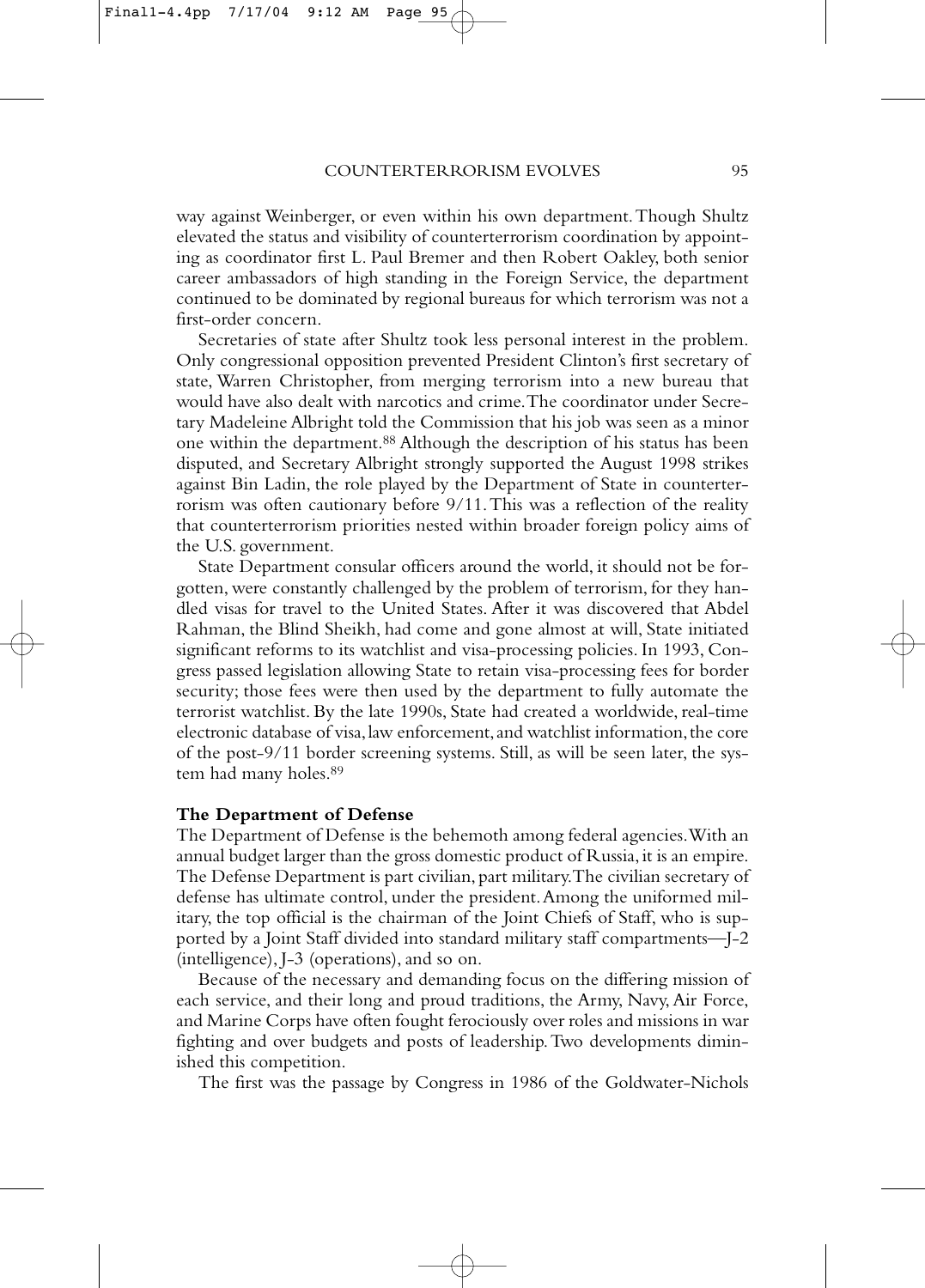Act, which, among other things, mandated that promotion to high rank required some period of duty with a different service or with a joint (i.e., multiservice) command.This had strong and immediate effects, loosening the loyalties of senior officers to their separate services and causing them to think more broadly about the military establishment as a whole.<sup>90</sup> However, it also may have lessened the diversity of military advice and options presented to the president.The Goldwater-Nichols example is seen by some as having lessons applicable to lessening competition and increasing cooperation in other parts of the federal bureaucracy, particularly the law enforcement and intelligence communities.

The second, related development was a significant transfer of planning and command responsibilities from the service chiefs and their staffs to the joint and unified commands outside of Washington, especially those for Strategic Forces and for four regions: Europe, the Pacific, the Center, and the South. Posts in these commands became prized assignments for ambitious officers, and the voices of their five commanders in chief became as influential as those of the service chiefs.

#### **Counterterrorism**

The Pentagon first became concerned about terrorism as a result of hostage taking in the 1970s. In June 1976, Palestinian terrorists seized an Air France plane and landed it at Entebbe in Uganda, holding 105 Israelis and other Jews as hostages.A special Israeli commando force stormed the plane, killed all the terrorists,and rescued all but one of the hostages.In October 1977,a West German special force dealt similarly with a Lufthansa plane sitting on a tarmac in Mogadishu: every terrorist was killed, and every hostage brought back safely. The White House, members of Congress, and the news media asked the Pentagon whether the United States was prepared for similar action.The answer was no. The Army immediately set about creating the Delta Force, one of whose missions was hostage rescue.

The first test for the new force did not go well. It came in April 1980 during the Iranian hostage crisis, when Navy helicopters with Marine pilots flew to a site known as Desert One, some 200 miles southeast of Tehran, to rendezvous with Air Force planes carrying Delta Force commandos and fresh fuel. Mild sandstorms disabled three of the helicopters, and the commander ordered the mission aborted. But foul-ups on the ground resulted in the loss of eight aircraft, five airmen, and three marines. Remembered as "Desert One," this failure remained vivid for members of the armed forces.It also contributed to the later Goldwater-Nichols reforms.

In 1983 came Hezbollah's massacre of the Marines in Beirut.President Reagan quickly withdrew U.S. forces from Lebanon—a reversal later routinely cited by jihadists as evidence of U.S. weakness. A detailed investigation produced a list of new procedures that would become customary for forces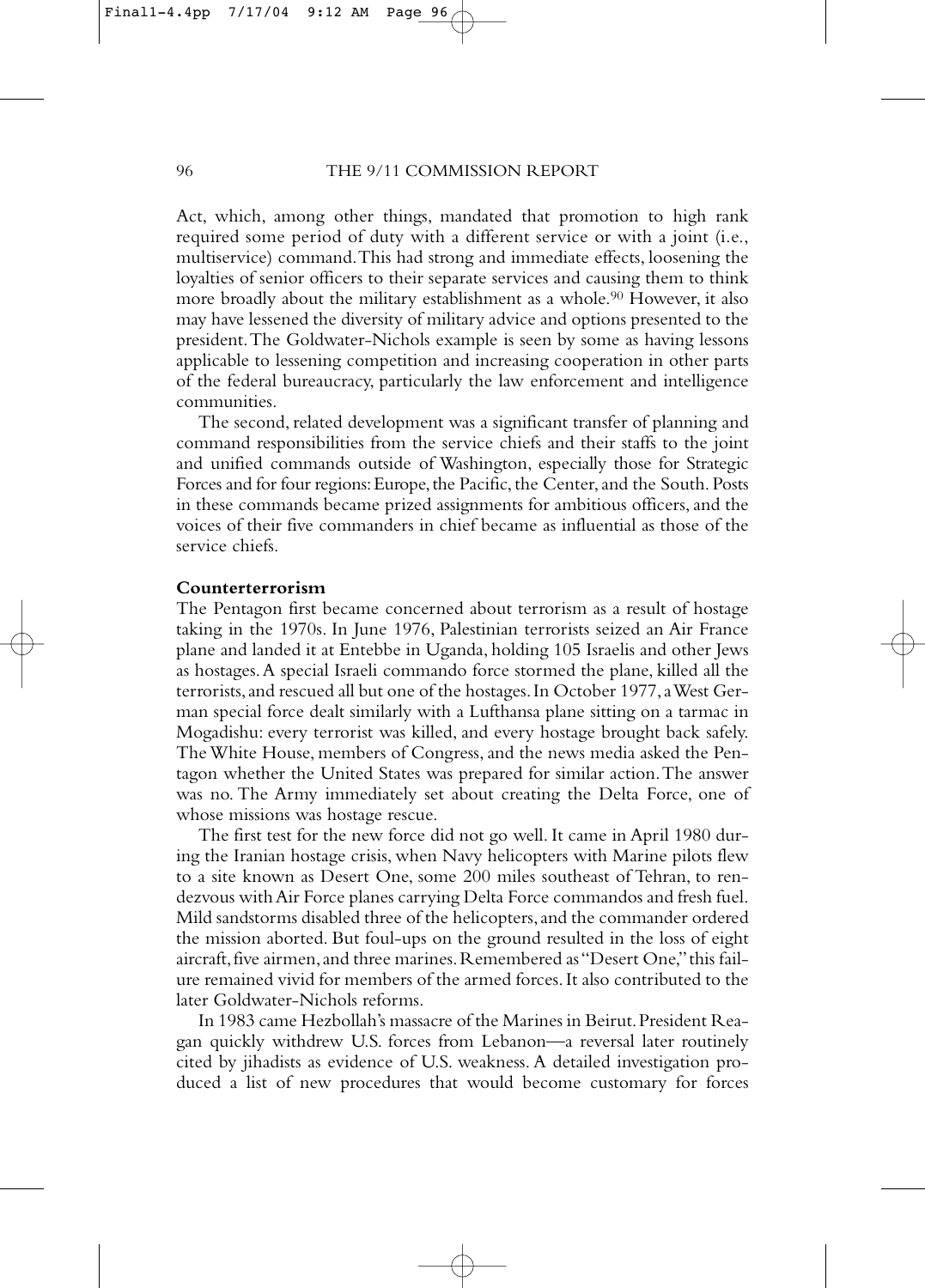deployed abroad. They involved a number of defensive measures, including caution not only about strange cars and trucks but also about unknown aircraft overhead. "Force protection" became a significant claim on the time and resources of the Department of Defense.

A decade later, the military establishment had another experience that evoked both Desert One and the withdrawal from Beirut.The first President Bush had authorized the use of U.S. military forces to ensure humanitarian relief in war-torn Somalia.Tribal factions interfered with the supply missions. By the autumn of 1993, U.S. commanders concluded that the main source of trouble was a warlord, Mohammed Farrah Aidid. An Army special force launched a raid on Mogadishu to capture him. In the course of a long night, two Black Hawk helicopters were shot down, 73 Americans were wounded, 18 were killed, and the world's television screens showed images of an American corpse dragged through the streets by exultant Somalis. Under pressure from Congress, President Clinton soon ordered the withdrawal of U.S. forces. "Black Hawk down" joined "Desert One" as a symbol among Americans in uniform, code phrases used to evoke the risks of daring exploits without maximum preparation, overwhelming force, and a well-defined mission.

In 1995–1996, the Defense Department began to invest effort in planning how to handle the possibility of a domestic terrorist incident involving weapons of mass destruction (WMD).The idea of a domestic command for homeland defense began to be discussed in 1997, and in 1999 the Joint Chiefs developed a concept for the establishment of a domestic Unified Command. Congress killed the idea. Instead, the Department established the Joint Forces Command, located at Norfolk, Virginia, making it responsible for military response to domestic emergencies, both natural and man-made.<sup>91</sup>

Pursuant to the Nunn-Lugar-Domenici Domestic Preparedness Program, the Defense Department began in 1997 to train first responders in 120 of the nation's largest cities.As a key part of its efforts,Defense created National Guard WMD Civil Support Teams to respond in the event of a WMD terrorist incident.A total of 32 such National Guard teams were authorized by fiscal year 2001. Under the command of state governors, they provided support to civilian agencies to assess the nature of the attack, offer medical and technical advice, and coordinate state and local responses.92

The Department of Defense, like the Department of State, had a coordinator who represented the department on the interagency committee concerned with counterterrorism. By the end of President Clinton's first term, this official had become the assistant secretary of defense for special operations and low-intensity conflict.<sup>93</sup>

The experience of the 1980s had suggested to the military establishment that if it were to have a role in counterterrorism, it would be a traditional military role—to act against state sponsors of terrorism.And the military had what seemed an excellent example of how to do it. In 1986, a bomb went off at a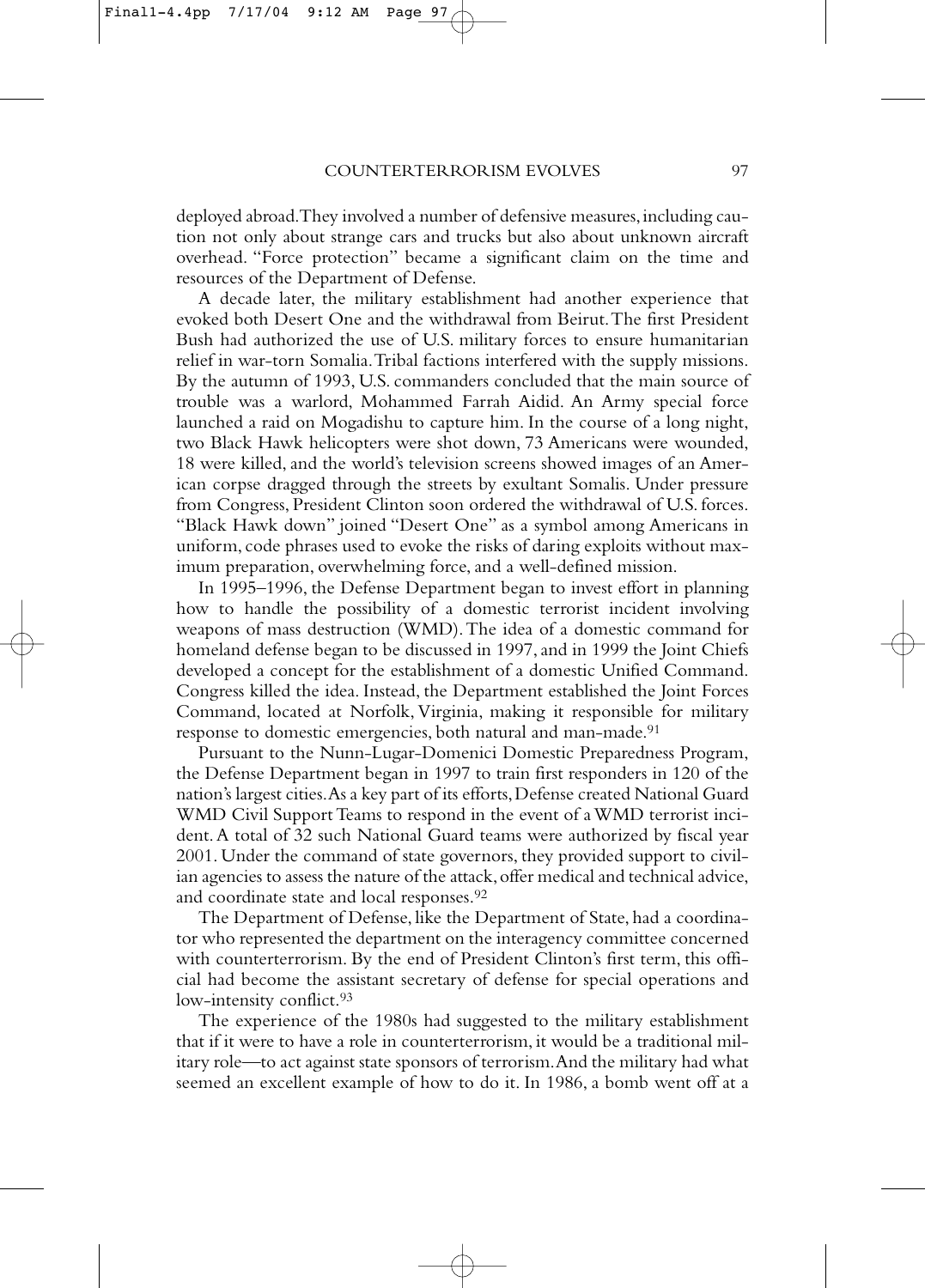disco in Berlin, killing two American soldiers. Intelligence clearly linked the bombing to Libya's Colonel Muammar Qadhafi. President Reagan ordered air strikes against Libya.The operation was not cost free:the United States lost two planes. Evidence accumulated later, including the 1988 bombing of Pan Am 103, clearly showed that the operation did not curb Qadhafi's interest in terrorism.However,it was seen at the time as a success.The lesson then taken from Libya was that terrorism could be stopped by the use of U.S. air power that inflicted pain on the authors or sponsors of terrorist acts.

This lesson was applied, using Tomahawk missiles, early in the Clinton administration. George H.W. Bush was scheduled to visit Kuwait to be honored for his rescue of that country in the Gulf War of 1991. Kuwaiti security services warned Washington that Iraqi agents were planning to assassinate the former president. President Clinton not only ordered precautions to protect Bush but asked about options for a reprisal against Iraq.The Pentagon proposed 12 targets for Tomahawk missiles. Debate in the White House and at the CIA about possible collateral damage pared the list down to three, then to one— Iraqi intelligence headquarters in central Baghdad. The attack was made at night, to minimize civilian casualties.Twenty-three missiles were fired. Other than one civilian casualty, the operation seemed completely successful: the intelligence headquarters was demolished. No further intelligence came in about terrorist acts planned by Iraq.<sup>94</sup>

The 1986 attack in Libya and the 1993 attack on Iraq symbolized for the military establishment effective use of military power for counterterrorism limited retaliation with air power, aimed at deterrence. What remained was the hard question of how deterrence could be effective when the adversary was a loose transnational network.

## 3.6 . . .AND IN THE WHITE HOUSE

Because coping with terrorism was not (and is not) the sole province of any component of the U.S. government, some coordinating mechanism is necessary.When terrorism was not a prominent issue, the State Department could perform this role.When the Iranian hostage crisis developed, this procedure went by the board:National Security Advisor Zbigniew Brzezinski took charge of crisis management.

The Reagan administration continued and formalized the practice of having presidential staff coordinate counterterrorism. After the killing of the marines in Beirut, President Reagan signed National Security Directive 138, calling for a "shift . . . from passive to active defense measures" and reprogramming or adding new resources to effect the shift. It directed the State Department "to intensify efforts to achieve cooperation of other governments" and the CIA to "intensify use of liaison and other intelligence capabilities and also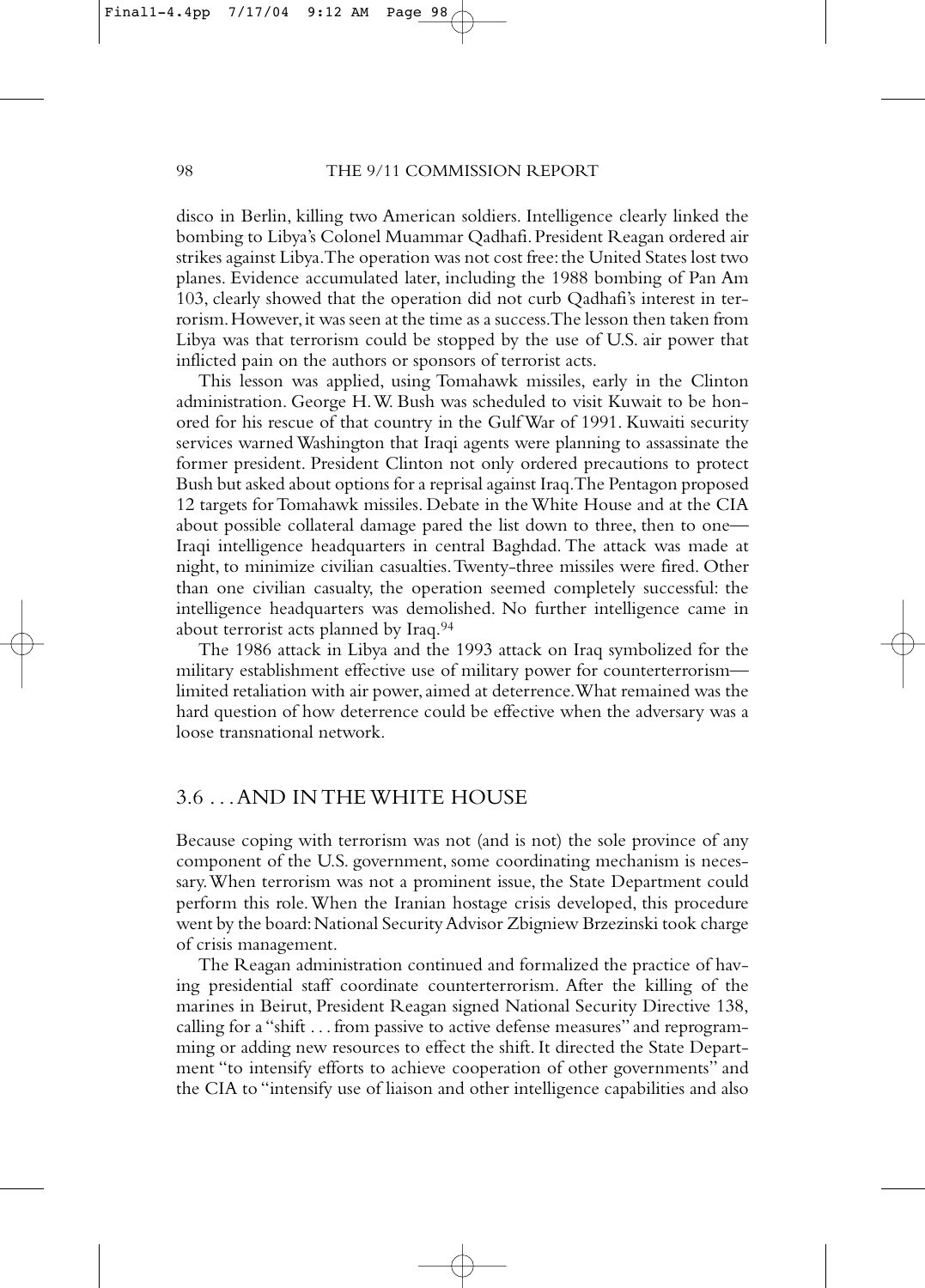to develop plans and capability to preempt groups and individuals planning strikes against U.S. interests."95

Speaking to the American Bar Association in July 1985, the President characterized terrorism as "an act of war" and declared:"There can be no place on earth left where it is safe for these monsters to rest, to train, or practice their cruel and deadly skills. We must act together, or unilaterally, if necessary to ensure that terrorists have no sanctuary—anywhere."96 The air strikes against Libya were one manifestation of this strategy.

Through most of President Reagan's second term, the coordination of counterterrorism was overseen by a high-level interagency committee chaired by the deputy national security adviser. But the Reagan administration closed with a major scandal that cast a cloud over the notion that the White House should guide counterterrorism.

President Reagan was concerned because Hezbollah was taking Americans hostage and periodically killing them. He was also constrained by a bill he signed into law that made it illegal to ship military aid to anticommunist Contra guerrillas in Nicaragua, whom he strongly supported. His national security adviser, Robert McFarlane, and McFarlane's deputy,Admiral John Poindexter, thought the hostage problem might be solved and the U.S. position in the Middle East improved if the United States quietly negotiated with Iran about exchanging hostages for modest quantities of arms. Shultz and Weinberger, united for once, opposed McFarlane and Poindexter.

A staffer for McFarlane and Poindexter, Marine Lieutenant Colonel Oliver North, developed a scheme to trade U.S. arms for hostages and divert the proceeds to the Contras to get around U.S. law. He may have had encouragement from Director of Central Intelligence William Casey.97

When the facts were revealed in 1986 and 1987, it appeared to be the 1970s all over again: a massive abuse of covert action. Now, instead of stories about poisoned cigars and Mafia hit men,Americans heard testimony about a secret visit to Tehran by McFarlane, using an assumed name and bearing a chocolate cake decorated with icing depicting a key.An investigation by a special counsel resulted in the indictment of McFarlane, Poindexter, North, and ten others, including several high-ranking officers from the CIA's Clandestine Service.The investigations spotlighted the importance of accountability and official responsibility for faithful execution of laws. For the story of 9/11, the significance of the Iran-Contra affair was that it made parts of the bureaucracy reflexively skeptical about any operating directive from the White House.<sup>98</sup>

As the national security advisor's function expanded, the procedures and structure of the advisor's staff, conventionally called the National Security Council staff, became more formal.The advisor developed recommendations for presidential directives, differently labeled by each president. For President Clinton, they were to be Presidential Decision Directives; for President George W. Bush, National Security Policy Directives. These documents and many oth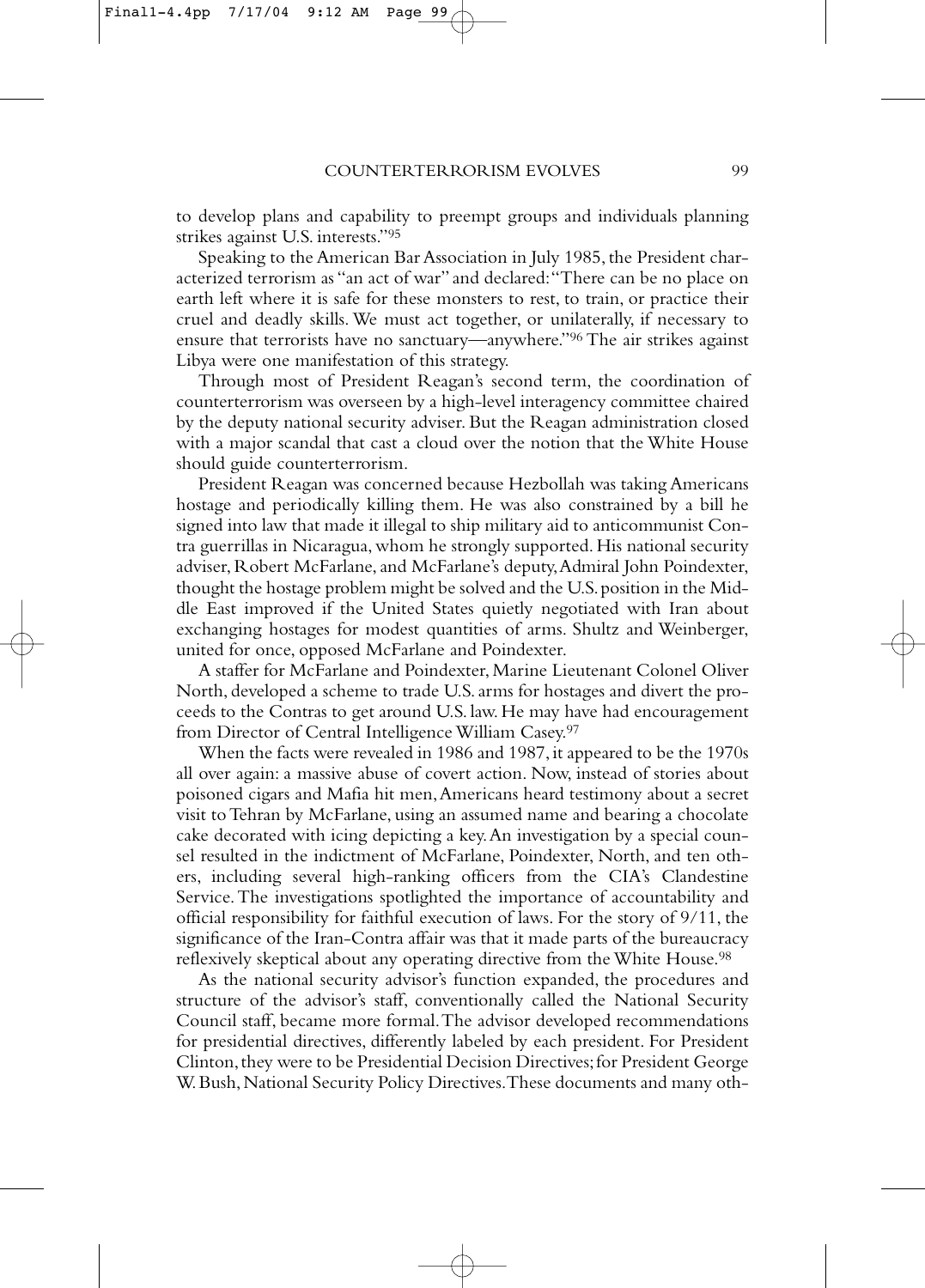ers requiring approval by the president worked their way through interagency committees usually composed of departmental representatives at the assistant secretary level or just below it.The NSC staff had senior directors who would sit on these interagency committees, often as chair, to facilitate agreement and to represent the wider interests of the national security advisor.

When President Clinton took office, he decided right away to coordinate counterterrorism from the White House. On January 25, 1993, Mir Amal Kansi, an Islamic extremist from Pakistan, shot and killed two CIA employees at the main highway entrance to CIA headquarters in Virginia. (Kansi drove away and was captured abroad much later.) Only a month afterward came the World Trade Center bombing and, a few weeks after that, the Iraqi plot against former President Bush.

President Clinton's first national security advisor, Anthony Lake, had retained from the Bush administration the staffer who dealt with crime, narcotics, and terrorism (a portfolio often known as "drugs and thugs"), the veteran civil servant Richard Clarke.President Clinton and Lake turned to Clarke to do the staff work for them in coordinating counterterrorism. Before long, he would chair a midlevel interagency committee eventually titled the Counterterrorism Security Group (CSG).We will later tell of Clarke's evolution as adviser on and, in time, manager of the U.S. counterterrorist effort.

When explaining the missile strike against Iraq provoked by the plot to kill President Bush, President Clinton stated:"From the first days of our Revolution,America's security has depended on the clarity of the message:Don't tread on us.A firm and commensurate response was essential to protect our sovereignty, to send a message to those who engage in state-sponsored terrorism, to deter further violence against our people, and to affirm the expectation of civilized behavior among nations."99

In his State of the Union message in January 1995, President Clinton promised "comprehensive legislation to strengthen our hand in combating terrorists, whether they strike at home or abroad." In February, he sent Congress proposals to extend federal criminal jurisdiction, to make it easier to deport terrorists, and to act against terrorist fund-raising. In early May, he submitted a bundle of strong amendments.The interval had seen the news from Tokyo in March that a doomsday cult,Aum Shinrikyo, had released sarin nerve gas in a subway,killing 12 and injuring thousands.The sect had extensive properties and laboratories in Japan and offices worldwide, including one in New York. Neither the FBI nor the CIA had ever heard of it. In April had come the bombing of the Murrah federal building in Oklahoma City; immediate suspicions that it had been the work of Islamists turned out to be wrong, and the bombers proved to be American antigovernment extremists named Timothy McVeigh and Terry Nichols. President Clinton proposed to amend his earlier proposals by increasing wiretap and electronic surveillance authority for the FBI, requiring that explosives carry traceable taggants, and providing substantial new money not only for the FBI and CIA but also for local police.100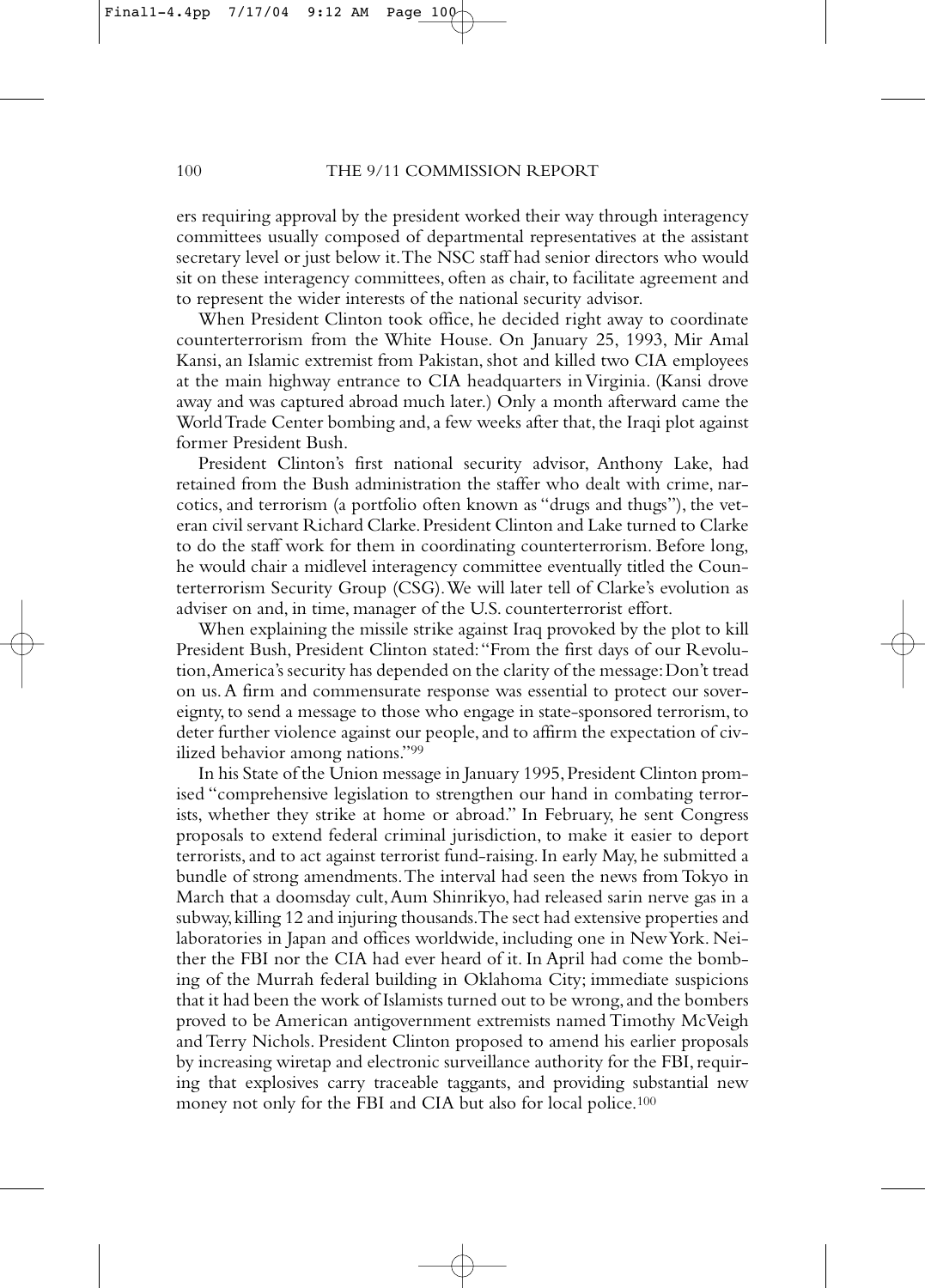President Clinton issued a classified directive in June 1995, Presidential Decision Directive 39, which said that the United States should "deter, defeat and respond vigorously to all terrorist attacks on our territory and against our citizens."The directive called terrorism both a matter of national security and a crime,and it assigned responsibilities to various agencies.Alarmed by the incident in Tokyo, President Clinton made it the very highest priority for his own staff and for all agencies to prepare to detect and respond to terrorism that involved chemical, biological, or nuclear weapons.101

During 1995 and 1996, President Clinton devoted considerable time to seeking cooperation from other nations in denying sanctuary to terrorists. He proposed significantly larger budgets for the FBI, with much of the increase designated for counterterrorism. For the CIA, he essentially stopped cutting allocations and supported requests for supplemental funds for counterterrorism.102

When announcing his new national security team after being reelected in 1996,President Clinton mentioned terrorism first in a list of several challenges facing the country.103 In 1998, after Bin Ladin's fatwa and other alarms, President Clinton accepted a proposal from his national security advisor, Samuel "Sandy" Berger, and gave Clarke a new position as national coordinator for security, infrastructure protection, and counterterrorism. He issued two Presidential Decision Directives, numbers 62 and 63, that built on the assignments to agencies that had been made in Presidential Decision Directive 39; laid out ten program areas for counterterrorism; and enhanced, at least on paper, Clarke's authority to police these assignments. Because of concerns especially on the part of Attorney General Reno, this new authority was defined in precise and limiting language.Clarke was only to "provide advice"regarding budgets and to "coordinate the development of interagency agreed guidelines" for action.104

Clarke also was awarded a seat on the cabinet-level Principals Committee when it met on his issues—a highly unusual step for a White House staffer. His interagency body, the CSG, ordinarily reported to the Deputies Committee of subcabinet officials, unless Berger asked them to report directly to the principals. The complementary directive, number 63, defined the elements of the nation's critical infrastructure and considered ways to protect it. Taken together, the two directives basically left the Justice Department and the FBI in charge at home and left terrorism abroad to the CIA, the State Department, and other agencies, under Clarke's and Berger's coordinating hands.

Explaining the new arrangement and his concerns in another commencement speech, this time at the Naval Academy, in May 1998, the President said:

First, we will use our new integrated approach to intensify the fight against all forms of terrorism: to capture terrorists, no matter where they hide; to work with other nations to eliminate terrorist sanctuaries overseas; to respond rapidly and effectively to protect Americans from terrorism at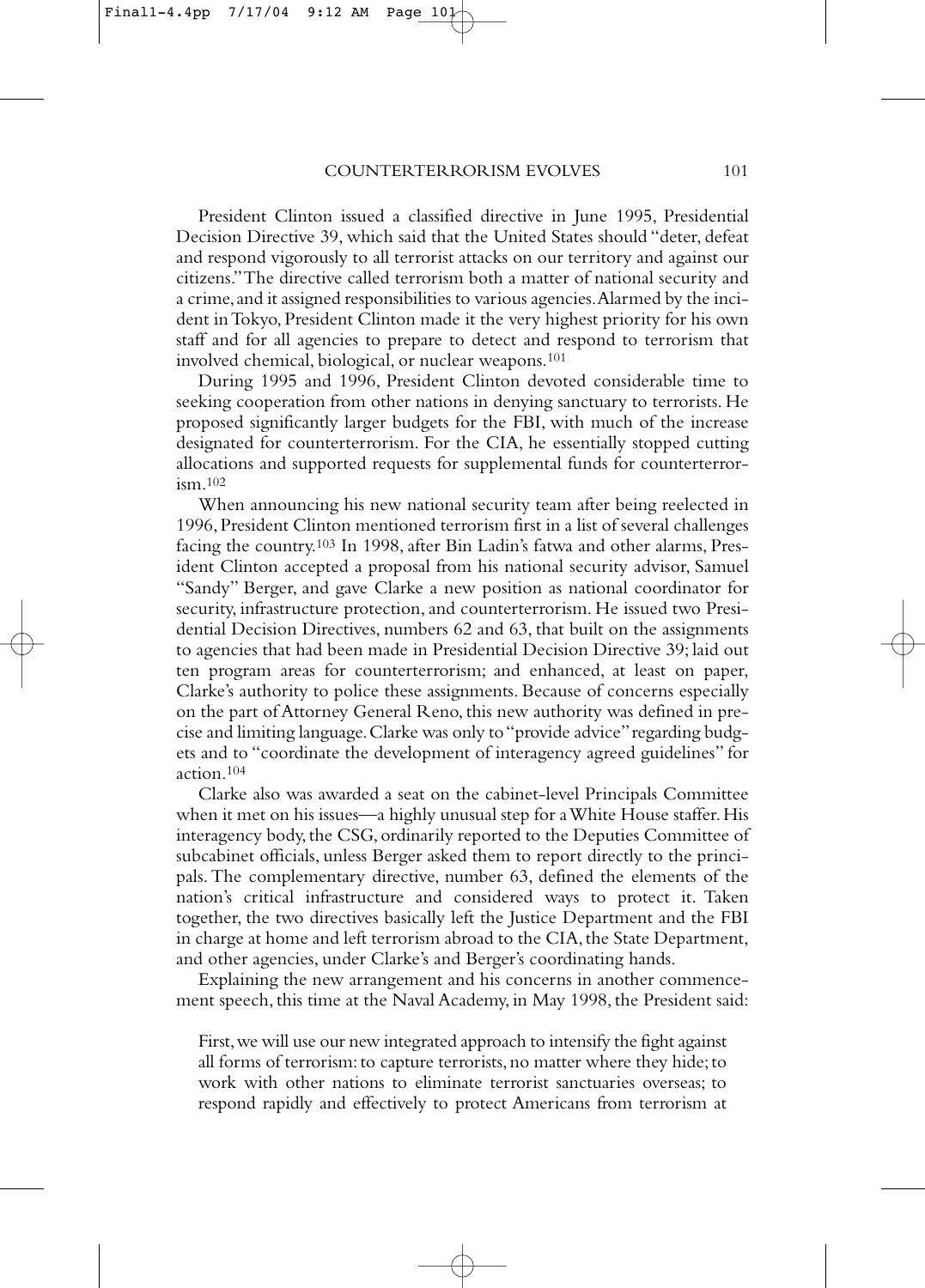home and abroad. Second, we will launch a comprehensive plan to detect, deter, and defend against attacks on our critical infrastructures, our power systems, water supplies, police, fire, and medical services, air traffic control, financial services, telephone systems, and computer networks. . . . Third, we will undertake a concerted effort to prevent the spread and use of biological weapons and to protect our people in the event these terrible weapons are ever unleashed by a rogue state, a terrorist group, or an international criminal organization. . . . Finally, we must do more to protect our civilian population from biological weapons.105

Clearly, the President's concern about terrorism had steadily risen.That heightened worry would become even more obvious early in 1999, when he addressed the National Academy of Sciences and presented his most somber account yet of what could happen if the United States were hit, unprepared, by terrorists wielding either weapons of mass destruction or potent cyberweapons.

## 3.7 . . .AND IN THE CONGRESS

Since the beginning of the Republic, few debates have been as hotly contested as the one over executive versus legislative powers.At the Constitutional Convention, the founders sought to create a strong executive but check its powers. They left those powers sufficiently ambiguous so that room was left for Congress and the president to struggle over the direction of the nation's security and foreign policies.

The most serious question has centered on whether or not the president needs congressional authorization to wage war. The current status of that debate seems to have settled into a recognition that a president can deploy military forces for small and limited operations, but needs at least congressional support if not explicit authorization for large and more open-ended military operations.

This calculus becomes important in this story as both President Clinton and President Bush chose not to seek a declaration of war on Bin Ladin after he had declared and begun to wage war on us, a declaration that they did not acknowledge publicly. Not until after 9/11 was a congressional authorization sought.

The most substantial change in national security oversight in Congress took place following World War II.The Congressional Reorganization Act of 1946 created the modern Armed Services committees that have become so powerful today. One especially noteworthy innovation was the creation of the Joint House-Senate Atomic Energy Committee,which is credited by many with the development of our nuclear deterrent capability and was also criticized for wielding too much power relative to the executive branch.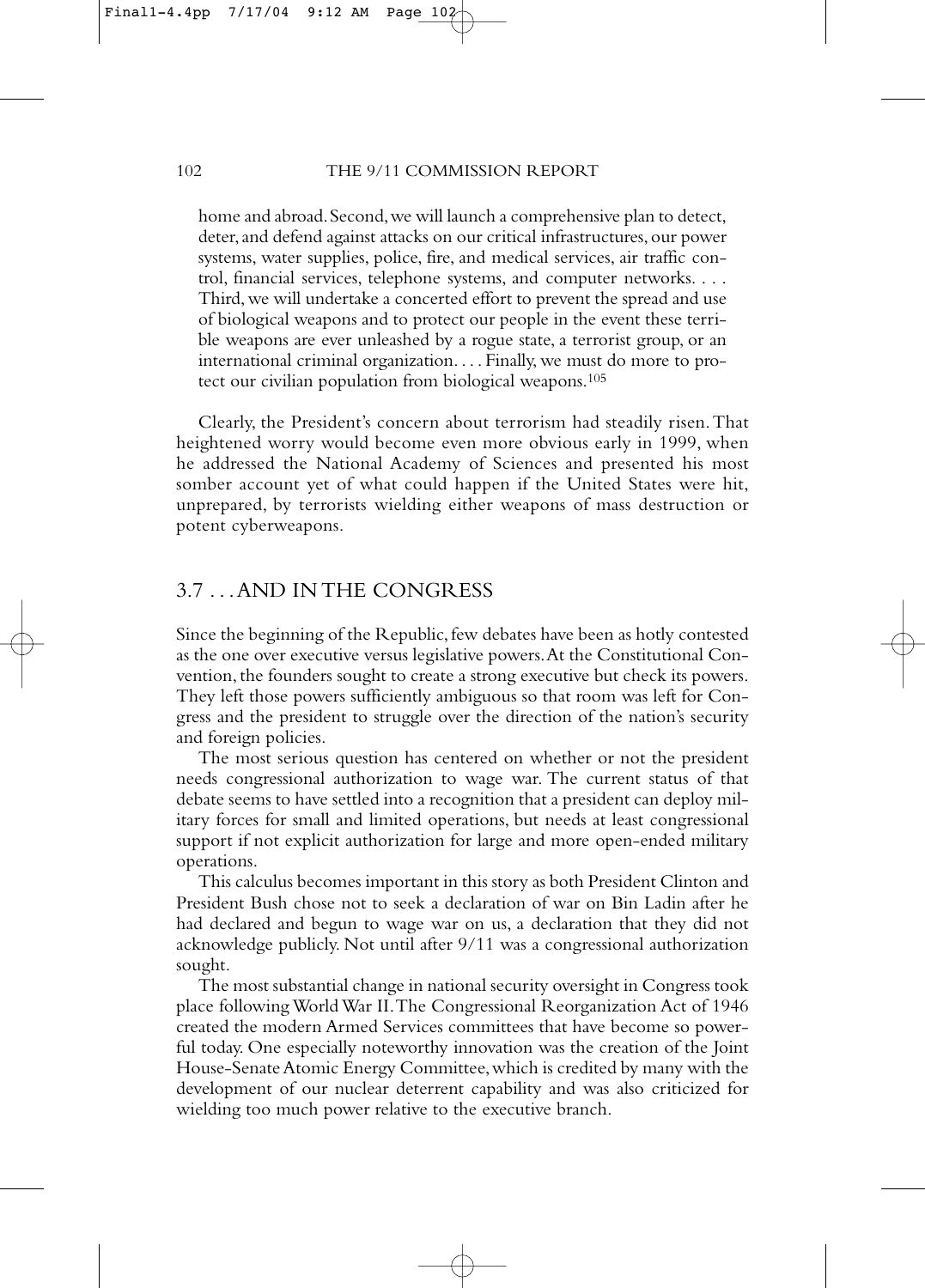Ironically, this committee was eliminated in the 1970s as Congress was undertaking the next most important reform of oversight in response to the Church and Pike investigations into abuses of power. In 1977, the House and Senate created select committees to exercise oversight of the executive branch's conduct of intelligence operations.

#### **The Intelligence Committees**

The House and Senate select committees on intelligence share some important characteristics.They have limited authorities.They do not have exclusive authority over intelligence agencies.Appropriations are ultimately determined by the Appropriations committees.The Armed Services committees exercise jurisdiction over the intelligence agencies within the Department of Defense (and, in the case of the Senate, over the Central Intelligence Agency). One consequence is that the rise and fall of intelligence budgets are tied directly to trends in defense spending.

The president is required by law to ensure the congressional Intelligence committees are kept fully and currently informed of the intelligence activities of the United States.The committees allow the CIA to some extent to withhold information in order to protect sources, methods, and operations. The CIA must bring presidentially authorized covert action Findings and Memoranda of Notification to the Intelligence committees, and it must detail its failures. The committees conduct their most important work in closed hearings or briefings in which security over classified material can be maintained.

Members of the Intelligence committees serve for a limited time, a restriction imposed by each chamber. Many members believe these limits prevent committee members from developing the necessary expertise to conduct effective oversight.

Secrecy, while necessary, can also harm oversight.The overall budget of the intelligence community is classified, as are most of its activities. Thus, the Intelligence committees cannot take advantage of democracy's best oversight mechanism: public disclosure. This makes them significantly different from other congressional oversight committees, which are often spurred into action by the work of investigative journalists and watchdog organizations.

#### **Adjusting to the Post–Cold War Era**

The unexpected and rapid end of the Cold War in 1991 created trauma in the foreign policy and national security community both in and out of government.While some criticized the intelligence community for failing to forecast the collapse of the Soviet Union (and used this argument to propose drastic cuts in intelligence agencies), most recognized that the good news of being relieved of the substantial burden of maintaining a security structure to meet the Soviet challenge was accompanied by the bad news of increased insecurity. In many directions, the community faced threats and intelligence challenges that it was largely unprepared to meet.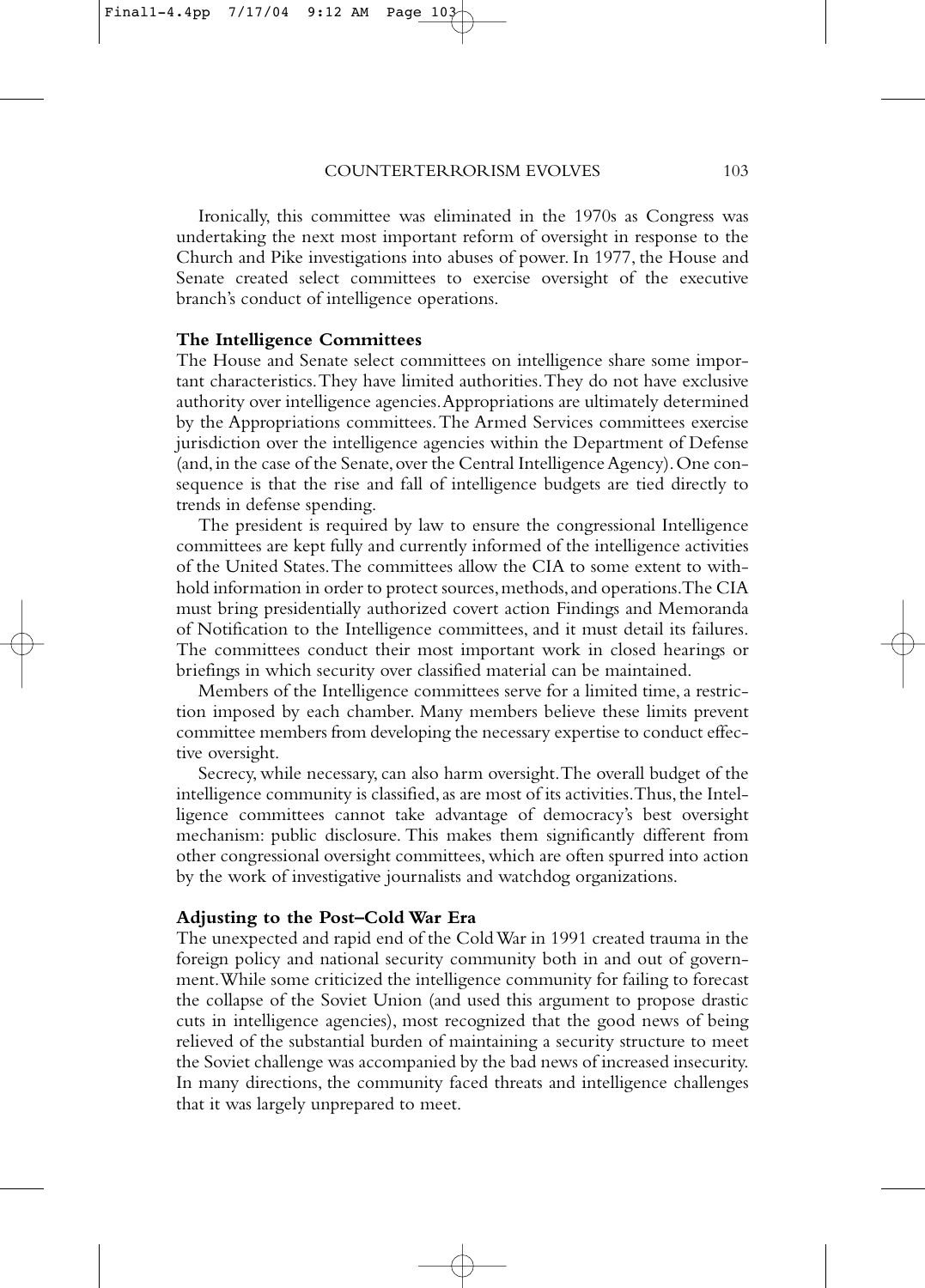So did the intelligence oversight committees. New digitized technologies, and the demand for imagery and continued capability against older systems, meant the need to spend more on satellite systems at the expense of human efforts. In addition, denial and deception became more effective as targets learned from public sources what our intelligence agencies were doing.There were comprehensive reform proposals of the intelligence community, such as those offered by Senators Boren and McCurdy. That said, Congress still took too little action to address institutional weaknesses.106

With the Cold War over, and the intelligence community roiled by the Ames spy scandal, a presidential commission chaired first by former secretary of defense Les Aspin and later by former secretary of defense Harold Brown examined the intelligence community's future. After it issued recommendations addressing the DCI's lack of personnel and budget authority over the intelligence community, the Intelligence committees in 1996 introduced implementing legislation to remedy these problems.

The Department of Defense and its congressional authorizing committees rose in opposition to the proposed changes.The President and DCI did not actively support these changes.Relatively small changes made in 1996 gave the DCI consultative authority and created a new deputy for management and assistant DCIs for collection and analysis.These reforms occurred only after the Senate Select Committee on Intelligence took the unprecedented step of threatening to bring down the defense authorization bill. Indeed, rather than increasing the DCI's authorities over national intelligence, the 1990s witnessed movement in the opposite direction through, for example, the transfer of the CIA's imaging analysis capability to the new imagery and mapping agency created within the Department of Defense.

#### **Congress Adjusts**

Congress as a whole, like the executive branch, adjusted slowly to the rise of transnational terrorism as a threat to national security. In particular, the growing threat and capabilities of Bin Ladin were not understood in Congress.As the most representative branch of the federal government, Congress closely tracks trends in what public opinion and the electorate identify as key issues. In the years before September 11, terrorism seldom registered as important.To the extent that terrorism did break through and engage the attention of the Congress as a whole, it would briefly command attention after a specific incident, and then return to a lower rung on the public policy agenda.

Several points about Congress are worth noting. First, Congress always has a strong orientation toward domestic affairs. It usually takes on foreign policy and national security issues after threats are identified and articulated by the administration. In the absence of such a detailed—and repeated—articulation, national security tends not to rise very high on the list of congressional priorities.Presidents are selective in their use of political capital for international issues.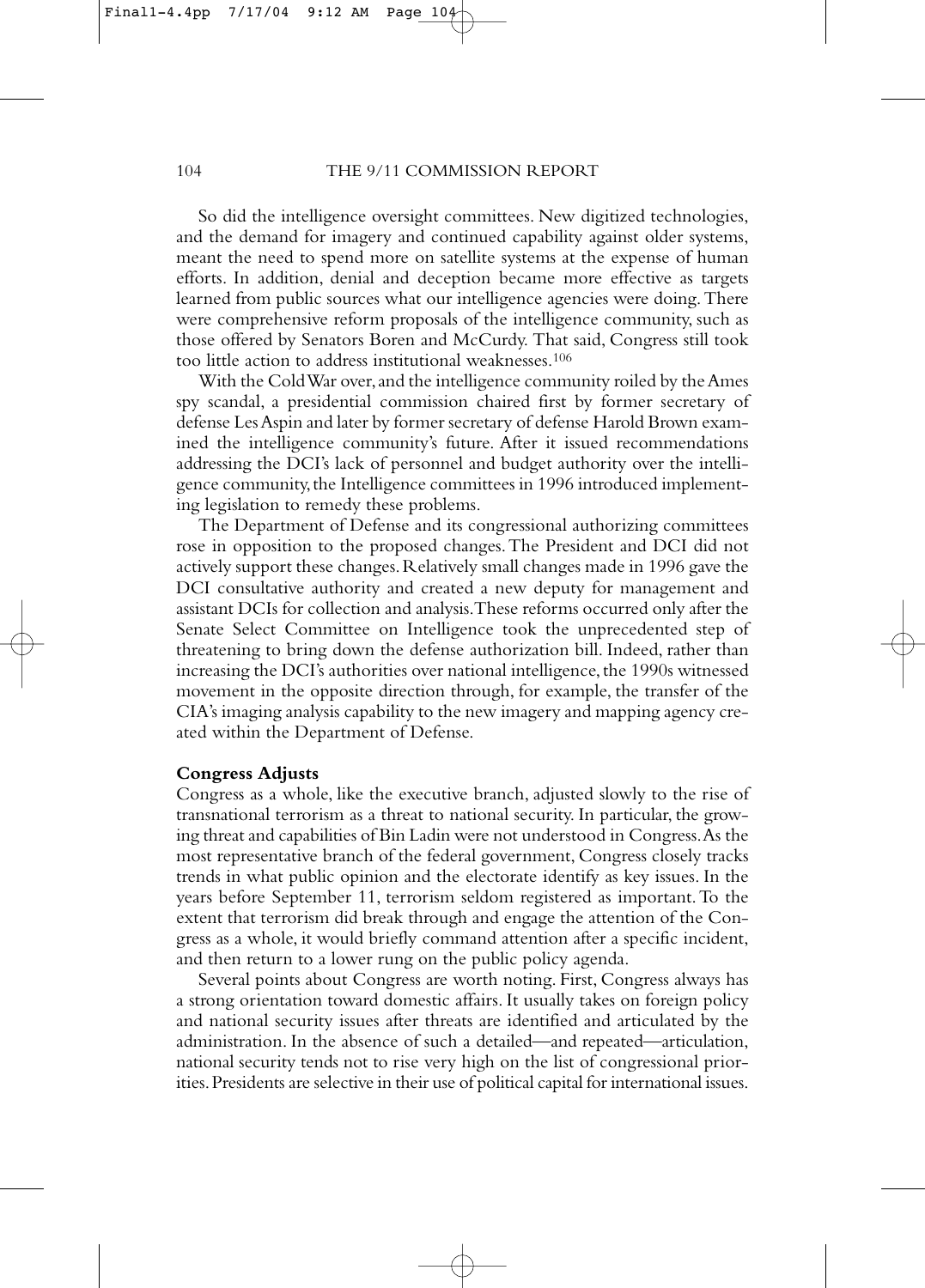In the decade before 9/11, presidential discussion of and congressional and public attention to foreign affairs and national security were dominated by other issues—among them, Haiti, Bosnia, Russia, China, Somalia, Kosovo, NATO enlargement, the Middle East peace process, missile defense, and globalization.Terrorism infrequently took center stage; and when it did, the context was often terrorists' tactics—a chemical, biological, nuclear, or computer threat—not terrorist organizations.107

Second, Congress tends to follow the overall lead of the president on budget issues with respect to national security matters.There are often sharp arguments about individual programs and internal priorities, but by and large the overall funding authorized and appropriated by the Congress comes out close to the president's request.This tendency was certainly illustrated by the downward trends in spending on defense, intelligence, and foreign affairs in the first part of the 1990s.The White House, to be sure, read the political signals coming from Capitol Hill, but the Congress largely acceded to the executive branch's funding requests. In the second half of the decade, Congress appropriated some 98 percent of what the administration requested for intelligence programs.Apart from the Gingrich supplemental of \$1.5 billion for overall intelligence programs in fiscal year 1999, the key decisions on overall allocation of resources for national security issues in the decade before 9/11—including counterterrorism funding—were made in the president's Office of Management and Budget.108

Third, Congress did not reorganize itself after the end of the Cold War to address new threats. Recommendations by the Joint Committee on the Organization of Congress were implemented, in part, in the House of Representatives after the 1994 elections, but there was no reorganization of national security functions.The Senate undertook no appreciable changes.Traditional issues—foreign policy, defense, intelligence—continued to be handled by committees whose structure remained largely unaltered, while issues such as transnational terrorism fell between the cracks.Terrorism came under the jurisdiction of at least 14 different committees in the House alone, and budget and oversight functions in the House and Senate concerning terrorism were also splintered badly among committees.Little effort was made to consider an integrated policy toward terrorism, which might range from identifying the threat to addressing vulnerabilities in critical infrastructure; and the piecemeal approach in the Congress contributed to the problems of the executive branch in formulating such a policy.109

Fourth, the oversight function of Congress has diminished over time. In recent years, traditional review of the administration of programs and the implementation of laws has been replaced by "a focus on personal investigations, possible scandals, and issues designed to generate media attention."The unglamorous but essential work of oversight has been neglected, and few members past or present believe it is performed well. DCI Tenet told us:"We ran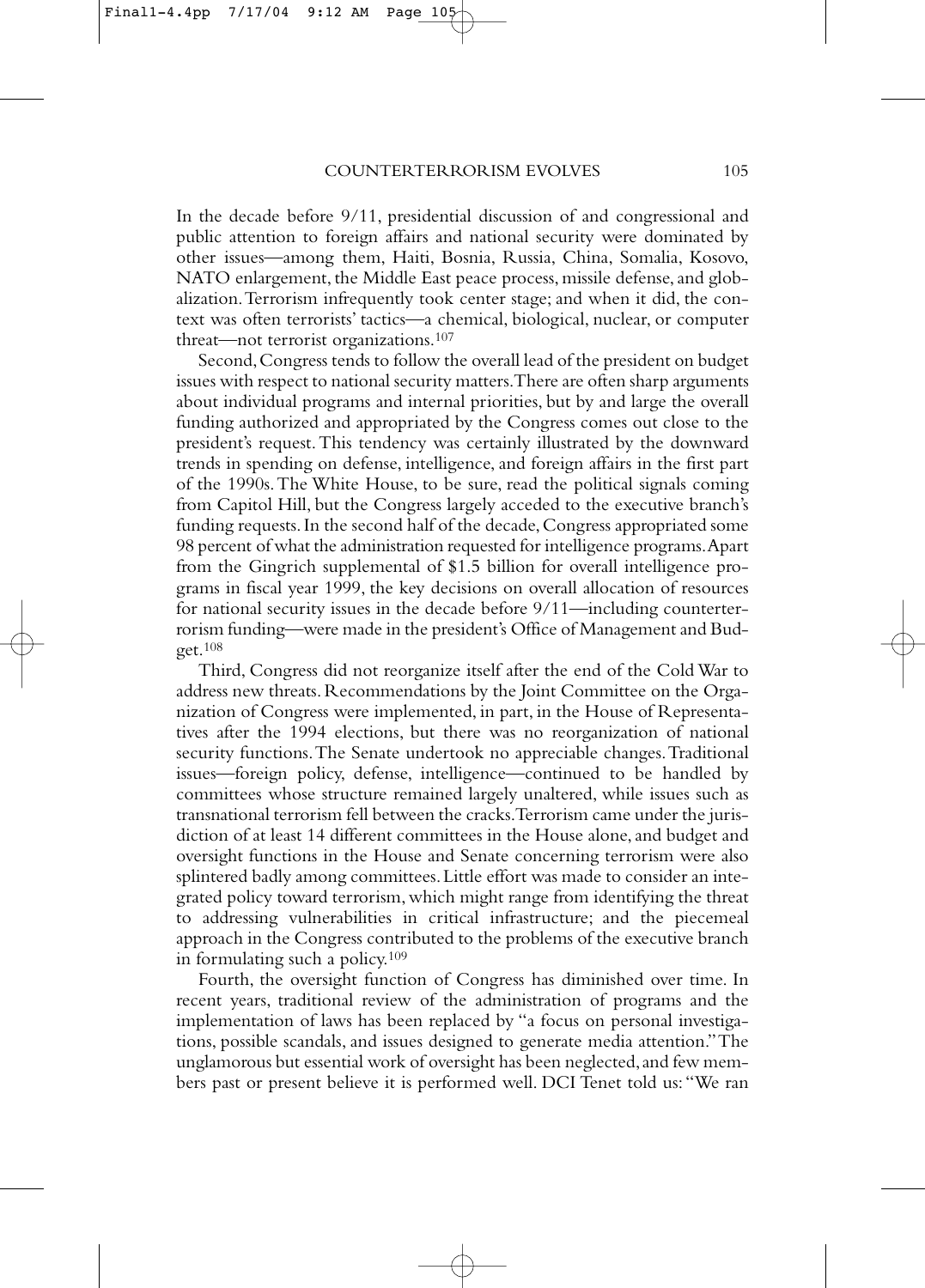from threat to threat to threat. ...[T]here was not a system in place to say,'You got to go back and do this and this and this.'" Not just the DCI but the entire executive branch needed help from Congress in addressing the questions of counterterrorism strategy and policy,looking past day-to-day concerns.Members of Congress, however, also found their time spent on such everyday matters, or in looking back to investigate mistakes, and often missed the big questions—as did the executive branch. Staff tended as well to focus on parochial considerations, seeking to add or cut funding for individual (often small) programs, instead of emphasizing comprehensive oversight projects.<sup>110</sup>

Fifth, on certain issues, other priorities pointed Congress in a direction that was unhelpful in meeting the threats that were emerging in the months leading up to 9/11. Committees with oversight responsibility for aviation focused overwhelmingly on airport congestion and the economic health of the airlines, not aviation security. Committees with responsibility for the INS focused on the Southwest border, not on terrorists. Justice Department officials told us that committees with responsibility for the FBI tightly restricted appropriations for improvements in information technology, in part because of concerns about the FBI's ability to manage such projects. Committees responsible for South Asia spent the decade of the 1990s imposing sanctions on Pakistan,leaving presidents with little leverage to alter Pakistan's policies before 9/11. Committees with responsibility for the Defense Department paid little heed to developing military responses to terrorism and stymied intelligence reform.All committees found themselves swamped in the minutiae of the budget process,with little time for consideration of longer-term questions, or what many members past and present told us was the proper conduct of oversight.111

Each of these trends contributed to what can only be described as Congress's slowness and inadequacy in treating the issue of terrorism in the years before 9/11.The legislative branch adjusted little and did not restructure itself to address changing threats.112 Its attention to terrorism was episodic and splintered across several committees. Congress gave little guidance to executive branch agencies, did not reform them in any significant way, and did not systematically perform oversight to identify, address, and attempt to resolve the many problems in national security and domestic agencies that became apparent in the aftermath of 9/11.

Although individual representatives and senators took significant steps, the overall level of attention in the Congress to the terrorist threat was low.We examined the number of hearings on terrorism from January 1998 to September 2001.The Senate Armed Services Committee held nine—four related to the attack on the USS *Cole.*The House Armed Services Committee also held nine, six of them by a special oversight panel on terrorism.The Senate Foreign Relations Committee and its House counterpart both held four.The Senate Select Committee on Intelligence, in addition to its annual worldwide threat hearing, held eight; its House counterpart held perhaps two exclusively